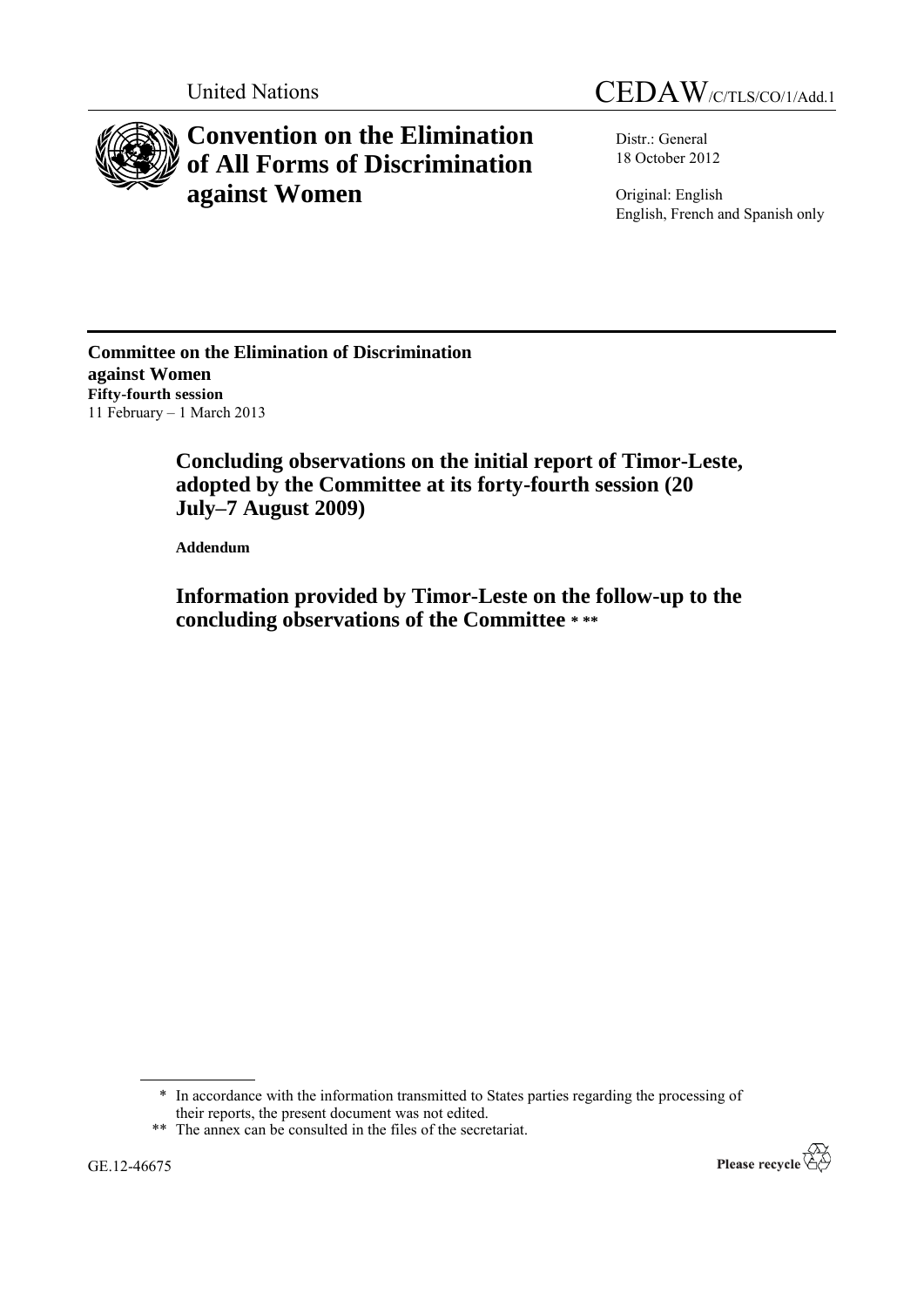### **CEDAW/C/TLS/CO/1/Add.1**

## Contents

|                |                |                                                                                | Paragraphs  | Page |
|----------------|----------------|--------------------------------------------------------------------------------|-------------|------|
|                |                |                                                                                |             | 3    |
| $\mathbf{I}$ . |                |                                                                                | $1 - 5$     | 5    |
| H.             |                |                                                                                | $6 - 67$    | 5    |
|                | A.             |                                                                                | $6 - 60$    | 5    |
|                | $\mathbf{B}$ . |                                                                                | 61-64       | 15   |
|                | C.             |                                                                                | $65 - 67$   | 15   |
| III.           |                |                                                                                | 68-112      | 16   |
|                | $A_{\cdot}$    |                                                                                | $68 - 70$   | 16   |
|                | <b>B.</b>      |                                                                                | $71 - 73$   | 17   |
|                | C.             |                                                                                | 74–84       | 17   |
|                | D.             |                                                                                | $85 - 90$   | 19   |
|                | Е.             |                                                                                | $91 - 104$  | 20   |
|                | F              | Government initiatives for an educational environment free from discrimination | $105 - 112$ | 22   |
| Annex          |                |                                                                                |             |      |

Concluding observations of the Committee on the Elimination of Discrimination against Women: Timor-Leste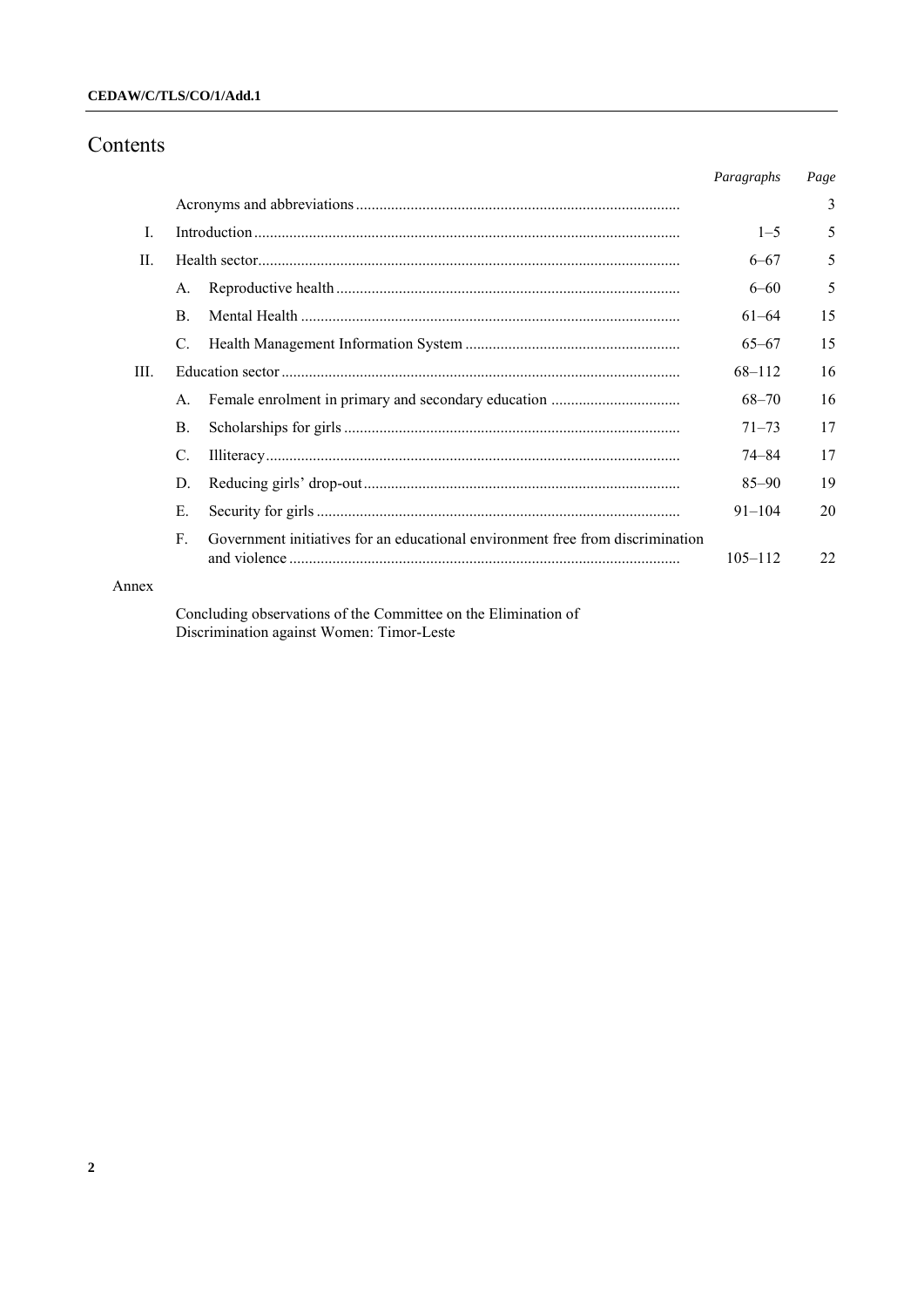## **Acronyms and abbreviations**

| AAP           | <b>Annual Action Plan</b>                                                     |
|---------------|-------------------------------------------------------------------------------|
| <b>AIDS</b>   | Acquired Immune Deficiency Syndrome                                           |
| <b>ANC</b>    | Ante-Natal Care                                                               |
| ARH           | Adolescent Reproductive Health                                                |
| <b>BCC</b>    | <b>Behaviour Communication Change</b>                                         |
| <b>BEmoOC</b> | Basic Emergency Obstetric Care                                                |
| BMI           | Body Mass Index                                                               |
| <b>CEDAW</b>  | Convention on the Elimination of All Forms of Discrimination against<br>Women |
| CEmoC         | Comprehensive Emergency Obstetric Care                                        |
| <b>CHC</b>    | Community Health Centre                                                       |
| <b>CHV</b>    | <b>Community Health Volunteers</b>                                            |
| <b>CRC</b>    | Convention on the Rights of the Child                                         |
| CS            | Child Spacing                                                                 |
| <b>DHS</b>    | Demographic and Health Survey                                                 |
| EmOC          | <b>Emergency Obstetric Care</b>                                               |
| <b>FBO</b>    | Faith Based Organization                                                      |
| FP.           | <b>Family Planning</b>                                                        |
| <b>FSW</b>    | Female Sex Worker                                                             |
| <b>GER</b>    | <b>Gross Enrolment Rate</b>                                                   |
| <b>GMPTL</b>  | Group of Women Parliamentarians of Timor-Leste                                |
| <b>GRH</b>    | General Reproductive Health                                                   |
| <b>HAI</b>    | Health Alliance International                                                 |
| <b>HCSBS</b>  | Health Care Seeking Behaviour Study                                           |
| <b>HIV</b>    | Human Immuno-Deficiency Virus                                                 |
| <b>HMIS</b>   | Health Management Information Systems                                         |
| <b>ICPD</b>   | International Conference on Population and Development                        |
| IEC           | Information Education and Communication                                       |
| <b>IMCI</b>   | <b>Integrated Management Childhood Illness</b>                                |
| <b>INS</b>    | Institutu Nasional Saude - National Institute of Health                       |
| <b>IPC</b>    | Interpersonal Communication                                                   |
| LAM           | Local Area Monitoring                                                         |
| LMIS          | Logistics Management Information System                                       |
| <b>MCH</b>    | Maternal and Child Health                                                     |
| MDG           | Millennium Development Goal                                                   |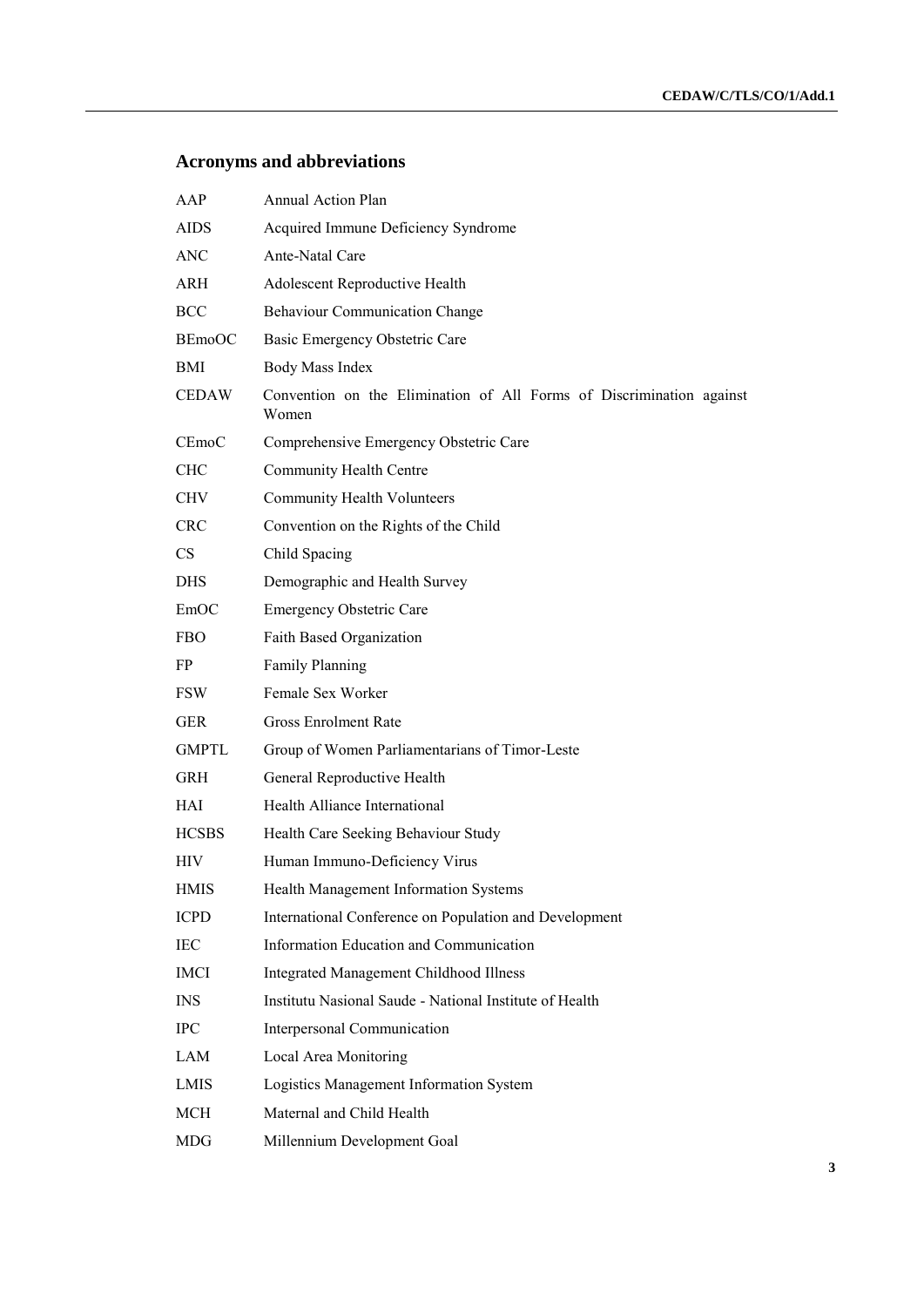| <b>MMR</b>    | <b>Maternal Mortality Rate</b>                     |
|---------------|----------------------------------------------------|
| MoE           | Ministry of Education                              |
| MoH           | Ministry of Health                                 |
| MoJ           | Ministry of Justice                                |
| <b>MSM</b>    | Men who have sex with men                          |
| <b>MSS</b>    | Ministry of Social Solidarity                      |
| <b>NAC</b>    | National AIDS Commission                           |
| <b>NCRC</b>   | National Commission for the Rights of the Children |
| <b>NER</b>    | Net Enrolment Rate                                 |
| <b>NESP</b>   | National Education Strategic Plan                  |
| NGO           | Non-Governmental Organization                      |
| <b>NHSP</b>   | National Health Strategic Plan                     |
| <b>NRHS</b>   | National Reproductive Health Strategy              |
| OF            | Obstetric Fistula                                  |
| <b>PRTU</b>   | Psychiatry Research and Teaching Unit              |
| <b>PSA</b>    | <b>Public Service Announcements</b>                |
| <b>PSF</b>    | <b>Family Health Volunteers</b>                    |
| <b>RH</b>     | Reproductive Health                                |
| <b>SBA</b>    | <b>Skilled Birth Attendant</b>                     |
| SDP           | Strategic Development Plan                         |
| <b>SEPI</b>   | Secretary of State for the Promotion of Equality   |
| <b>SISCa</b>  | <b>Integrated Community Health Services</b>        |
| <b>SM</b>     | Safe Motherhood                                    |
| SRH           | Sexual and Reproductive Health                     |
| STI           | Sexually-Transmitted Infection                     |
| SVD           | Soverdy                                            |
| TFR           | <b>Total Fertility Rate</b>                        |
| TVTL          | <b>Television of Timor-Leste</b>                   |
| <b>UNFPA</b>  | United Nations Population Fund                     |
| <b>UNICEF</b> | United Nations Children's Fund                     |
| <b>UNMIT</b>  | United Nations Integrated Mission in Timor-Leste   |
| <b>UNTL</b>   | National University of Timor-Leste                 |
| <b>VCT</b>    | Voluntary Counseling and Testing                   |
| <b>VIA</b>    | Visual Inspection with Acetic Acid                 |
| WHO           | World Health Organisation                          |
| <b>YFHS</b>   | Youth Friendly Health Services                     |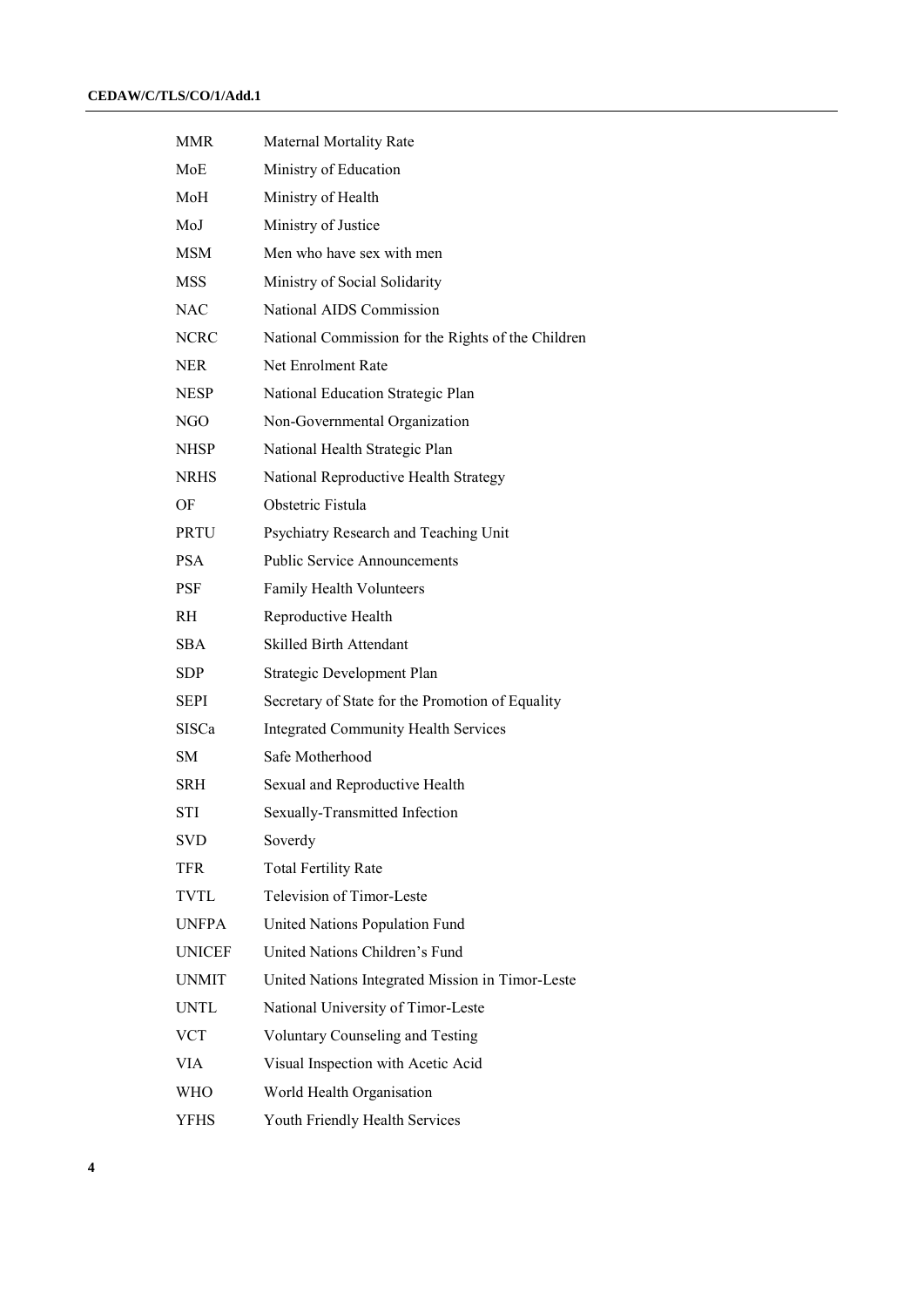## **I. Introduction**

1. This report is submitted in response to the request by the Committee on the Elimination of Discrimination against Women in its 2009 concluding observations on Timor-Leste (CEDAW/C/TLS/CO/1) to provide within two years detailed information on the implementation of the recommendations in the areas of education and health. This report summarizes current governmental and non-governmental initiatives in Timor-Leste in the areas of education and health. It was compiled with the aim of improving gender equality and women's empowerment through regular reporting and follow-up on the concluding observations.

2. In order to enable data gathering, questionnaires were developed and shared at a workshop to the relevant governmental organizations, namely the Ministry of Health and the Ministry of Education, through their respective Gender Focal Points and Chiefs of Departments; as well as to civil society. Then, a review of a wide range of documentation on the health and education sectors was conducted to complete this report. A validation workshop was held before final submission to the CEDAW Committee.

3. The following report is divided into the two specific areas under concern of CEDAW Committee.

4. The first part on the health sector begins with a situational analysis of reproductive health in Timor-Leste, and the Ministry of Health's and development partners' response to these issues. It covers sexual and reproductive health, maternal and child health, ante and post-natal care, abortion, and finally Sexually Transmitted Infections, including HIV/AIDS. Following this, attention is given to Family Planning, including the prevention of early pregnancy and sex-education for students. As one of the main issues of health in this country is maternal, child and infant mortality, they are treated subsequently with a review on research conducted on the root causes of such types of mortality. Next, a section is devoted to women's mental health, before an analysis of the health management information system, including the various monitoring and evaluation systems of the health sector covering reproductive health and family planning.

5. The second part of this report is dedicated to the education sector, opening with an analysis of female enrolment at the secondary level of education and higher and the Ministry of Education's initiatives to improve it, including special scholarships for girls. The illiteracy rate among women remains high in Timor-Leste, so illiteracy is covered in the second sub-division, including an overview of the several types of literacy programs initiated within the country. The following sections are linked to women's literacy and to female enrolment as it addresses two major root causes of these issues, namely the causes of girls' drop-out, including the issue of security for girls at school.

## **II. Health sector**

#### **A. Reproductive health**

6. Timor-Leste has one of the highest fertility rates in the world, with 5.7 children per woman, compounded by a high maternal mortality rate of 557/100,000. The latest Demographic and Health Survey (DHS) 2009-10 notes a decrease in total fertility rate (TFR) and the maternal mortality rate since the last DHS in 2003 at 7.8 and 660/100,000 respectively. There has been a significant increase in unmet need for family planning over the past seven years by seven times, with unmet need rising from 4 percent in 2003 to 31 percent in 2009-10. These significant changes provide an impetus for the Ministry of Health (MoH) to put importance on reproductive health programmes for men and women.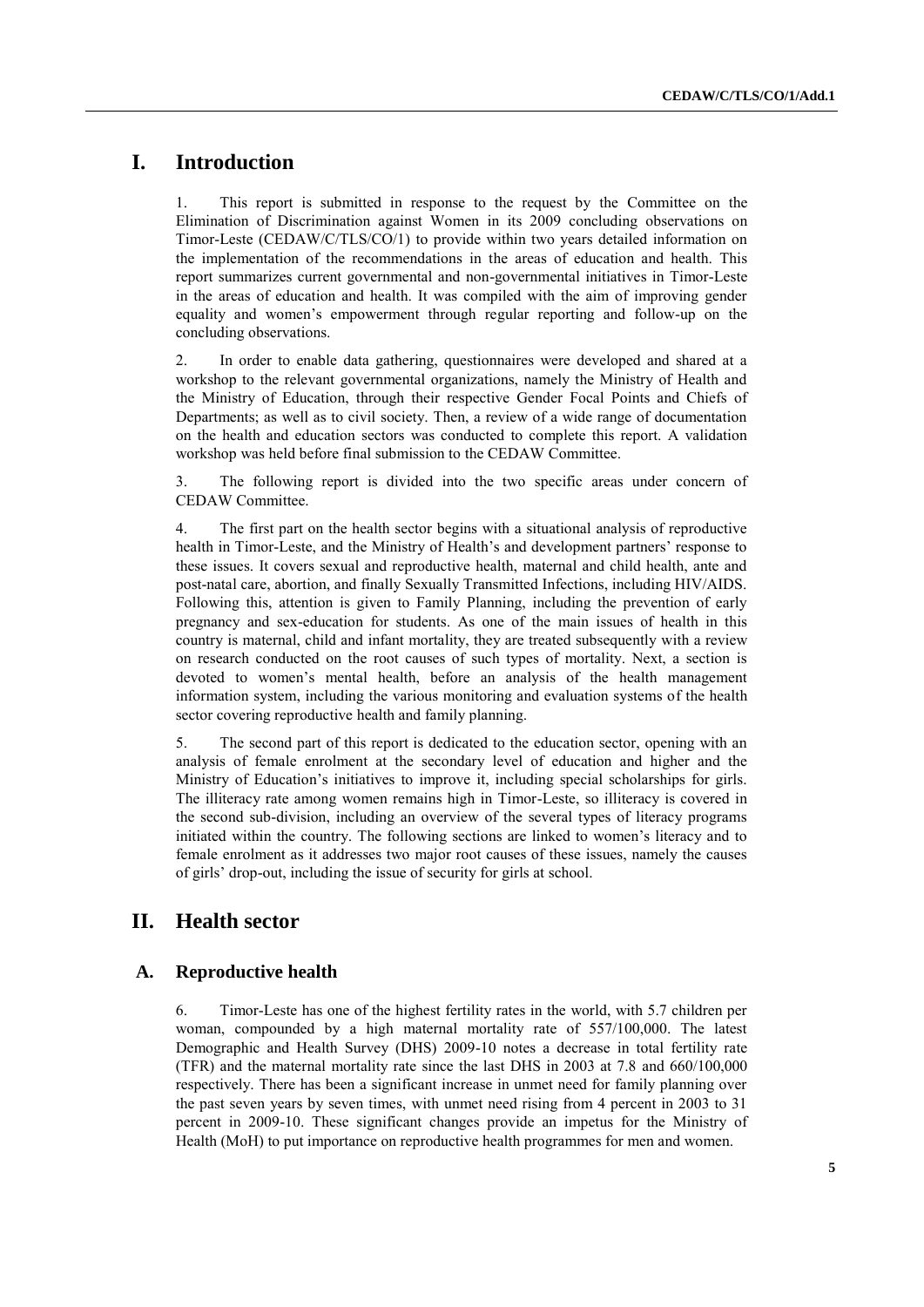7. The National Reproductive Health Strategy (NRHS) is a roadmap ensuring the integration of all reproductive health services as embodied in the International Conference on Population and Development (ICPD). It promotes a rights-based approach to sexual and reproductive health (SRH) with the following objectives:

- To substantially increase the level of knowledge in the general population on issues related to sexuality and reproductive health;
- To promote family planning to stabilize population growth rate and reduce the incidence of unintended, unwanted, and mis-timed pregnancies;
- To ensure that all women and men have access to basic reproductive health care services, health promotion and information on issues related to reproduction;
- To reduce the level of maternal mortality and morbidity;
- To reduce the level of prenatal and neonatal mortality and morbidity;
- To reduce the burden of STIs and HIV;
- To meet changing reproductive health needs over the life cycle and to improve the health status of reproductive age people.
- 8. In order to meet these objectives, the NRHS focuses on four components:
	- (a) Adolescent Reproductive Health;
	- (b) Reproductive Choice (Family Planning);
	- (c) Safe Motherhood;
	- (d) General Reproductive Health;

9. Behaviour Change Communication (BCC) cuts across these four components, and to this aim the MoH called for the development and implementation of a National BCC Strategy for Reproductive Health, emphasizing the need to design culturally-sensitive and rights-based BCC interventions, targeting men, women and young people of reproductive age (15-49 years old) through information/dissemination and awareness-raising campaigns with the aim of demand creation for all RH services and information. A variety of health communication strategies and interventions, including "edutainment" (entertainmenteducation) through radio soap operas or theatre drama; community mobilization, mass media and advocacy by use of radio, TV Public Service Announcements (PSAs); and overall interpersonal communication (IPC), which remains the primary form of communication in Timor-Leste.

10. Behavior change interventions and reproductive health outreach activities, especially maternal health services, are particularly needed in the rural areas as only 21% of rural women had their babies delivered by a health professional compared to 59% of urban women. Only a third of women in rural areas had a skilled birth attendant compared to urban areas. Compared to 69% in Dili, only 10% had a delivery by a health professional in Oecussi, 11% in Ainaro, and 12% in Ermera. The numbers of babies delivered in a health facility are also of concern, with only 12% in rural areas, compared to 53% in urban areas. This suggests that there is an urgent need to build more clinics and hospitals in the rural areas to ensure that communities, particularly women and adolescent girls have access to health information and services. While 63% women in Dili delivered in a health facility, only 3% did in Ermera, 5% in Oecussi, and 7% in Ainaro.

11. Cognizant of the urgent need to address maternal health, family planning (FP) and the needs of young people, the Group of Women Parliamentarians of Timor-Leste (GMPTL) and civil society, supported by government institutions, United Nations (UN) agencies and Catholic Church representatives, organized 7 regional Reproductive Health Consultations from March to June 2010, leading to a National Reproductive Health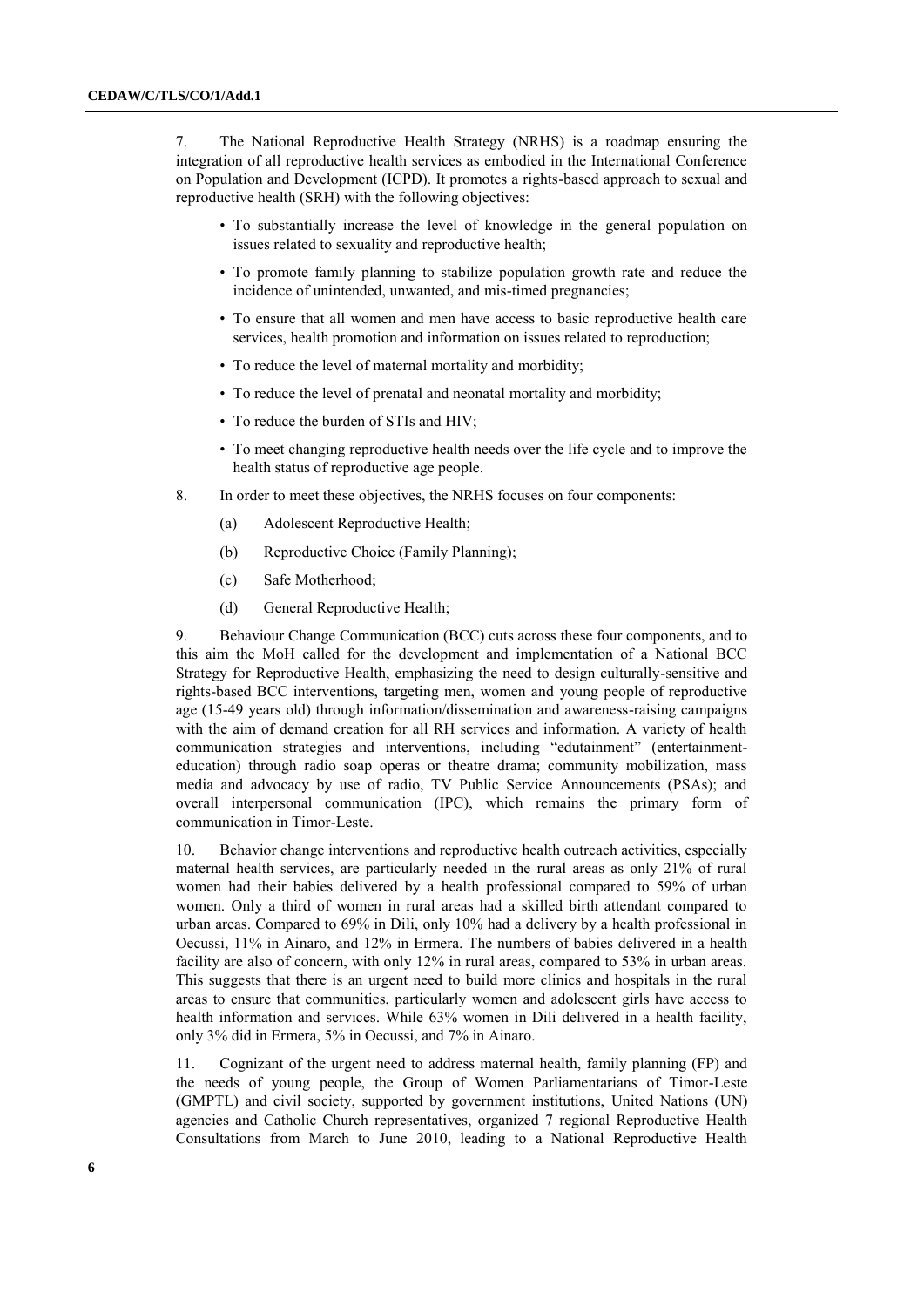Conference 11-13 July 2010. Key topics included: "Family planning", "Sex Education and Teenage Pregnancy", "Convention on the Elimination of All Forms of Discrimination against Women (CEDAW) and the Convention on the Rights of the Child (CRC)". The Regional Conferences served as a forum to collect vital information, identify existing problems and inform communities on the government's efforts in improving RH, FP, Teenage Pregnancy and Sex Education. Access to information was flagged as an important area to address, along with the lack of health infrastructure, capacity building of human resources, increasing the number of trained midwives, community health workers (Promotor Saude Familiar – PSF),and traditional birth attendants in community level care, MCH, nutrition, and finally strengthening the referral system.

12. During the National Conference for Reproductive Health, a Declaration for Affirmative Action to Reduce Maternal and Child Death, Birth Rate and Teenage Pregnancy was adopted. It affirmed the right to every Timorese to access sexual, maternal and RH information and services that are affordable, good quality, culturally sensitive and gender responsive. It pledged:

- No Timorese mother will die needlessly from pregnancy and child birth;
- No Timorese baby will die needlessly before, during and after birth;
- No Timorese young woman will lose her place in school because of unplanned pregnancy; and
- All Timorese people men, women and young people shall have access to correct and complete information and quality services to ensure their full sexual, maternal and reproductive health rights.

13. Part of the government's strategy to address priority life threatening illness and diseases with an emphasis on reducing maternal and child morbidity, the government is implementing the Basic Package of Services. The package is delivered through preventive, promotive, curative and rehabilitative interventions. The first entry points are the health posts in the communities, assisted by SISCa (Servisu Integradu Saude Comunitaria/Integrated Community Health Services) in order to reach communities and rural and remote areas.

14. Ideally there should be one Health Post in every village with one doctor, one laboratory technician, two nurses and two midwives to improve access to medical services, ensure for pregnant women safe and clean deliveries and referral to more advanced health centers if needed. Currently there are 193 Health Posts, 66 Community Health Centers, 5 Referral Hospitals and 1 National Hospital rehabilitated in 2008.

15. SISCa includes health care provision and treatment, immunization, nutrition, community development activities to improve access to health information and other health services. In addition, the government through the Health Promotion Programme, focuses on behavior change through SISCa targeting pregnant women to seek Ante-Natal Care (ANC) and to give birth in a health facility with a Skilled Birth Attendant (SBA). PSFs make home visits to provide health promotion, information related to Maternal and Child Health (MCH), nutrition and other health issues. The MoH trains midwives and nurses in FP counselling, on FP services and contraception for males and females in health facilities and SISCa. This brings integrated services closer to hard-to-reach communities.

16. As part of the institutional and human resource strengthening, Timor-Leste is making efforts to increase the number of trained midwives in the health system. From 2010 to 2011, 46 midwives graduated from Institutu Nasional Saude (INS) de Timor-Leste with bachelor's degree. Additionally, this year in October, the first batch of 37 midwives graduated from the National University of Timor-Leste (UNTL).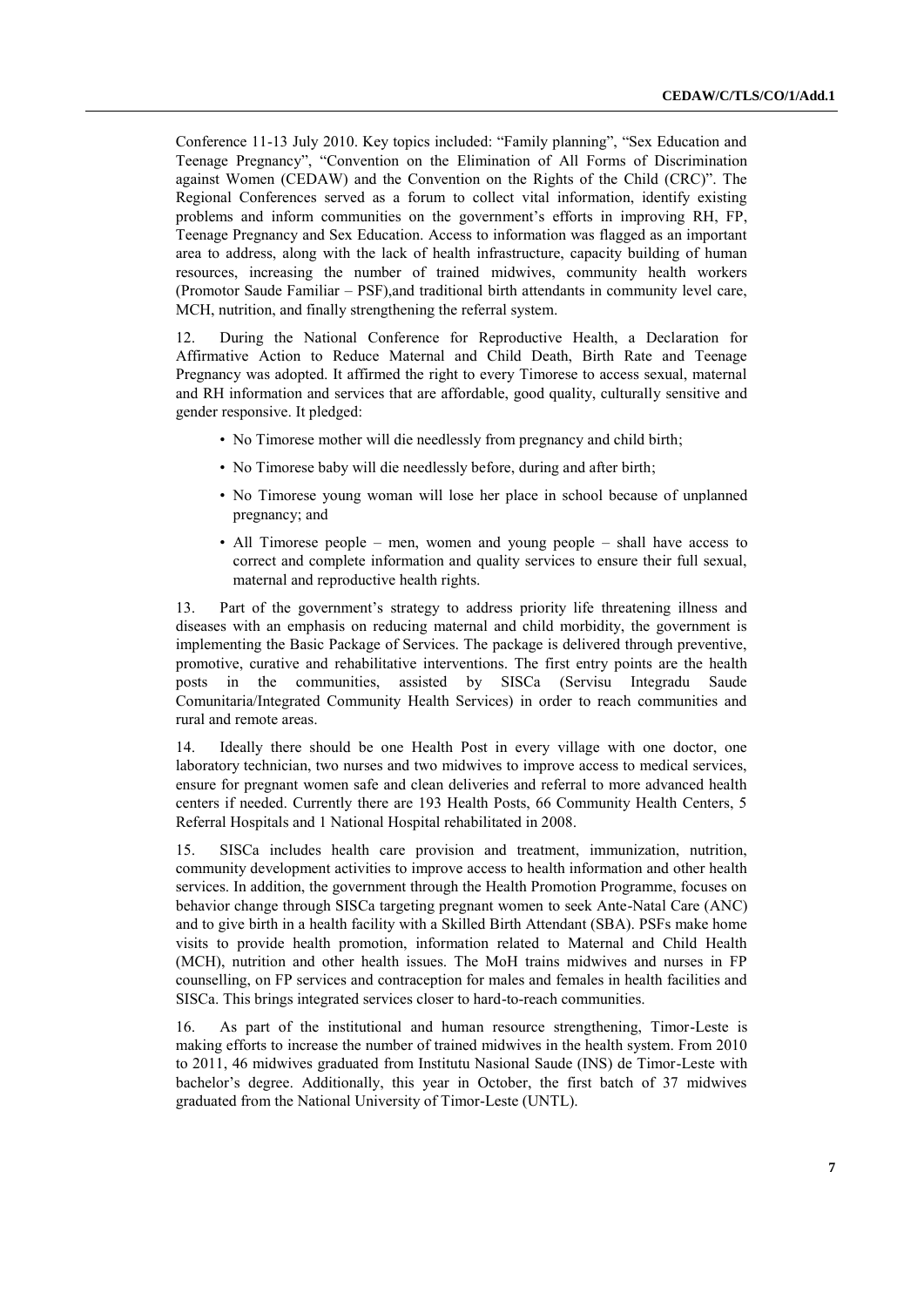17. The Catholic Church also supports the implementation of maternal health programs and education for families and youth. Along these lines, it has a vision to have a Maternity School that will train nurses and midwives for competent service delivery.

18. Another strategy to bridge the gap on service delivery is the initiative of the MoH to recruit midwives from Indonesia. A Memorandum of Understanding (MoU) was signed with the MoH of Indonesia and currently, there are six Indonesian midwives posted in Oecusse, Lautem and Aileu.

19. In the National Reproductive Health Strategy (NRHS), the fourth component is "General Reproductive Health" (GRH). One of its strategic approaches is to increase awareness on Cervical Cancer. The MoH has drafted Guidelines for Cervical Cancer Screening in Timor-Leste. Training for doctors and midwives on Visual Inspection with Acetic Acid (VIA) for cervical cancer screening will start next year to identify and treat patients with cervical cancer. Information Education and Communication (IEC) materials to increase women's knowledge on cervical cancer were also produced by the MCH and Health Promotion Departments.

20. Obstetric Fistula (OF) is another area of GRH. IEC materials were developed and advocacy was conducted in the districts that fistula is present in Timor-Leste and can be treated. It is important to note that in Timor-Leste, women with Obstetric Fistula are not discriminated against or ostracized by their families, communities or society. Since 2005, a total of 20 OF cases have undergone surgery.

21. Another area of GRH includes Emergency Preparedness, wherein the MoH has provided Minimum Reproductive Health Kits for Emergency to be used in cases such as natural or manmade disasters. MoH had also conducted Emergency Preparedness workshops in different regions/districts to ensure that health staff are capable of addressing maternal problems during emergencies.

#### **1. Ante and post-natal care**

22. The National Strategic Development Plan aims for the following:

"To further improve maternal health in Timor-Leste, we will increase access to high quality pre-natal, delivery, post-natal and family planning health services so that by 2015, 70% of pregnant women will receive antenatal care at last four times and 65% of women will have an assisted delivery. We will improve emergency obstetric care through the recognition, early detection and management of obstetric complications at the community and referral level. We will strengthen adolescent reproductive health services and we will empower individuals, families and the community to contribute to the improvement of maternal care and reproductive health services. We will also improve data collection and analysis in relation to maternal health services."

23. The number of women who received antenatal care at least once, increased from 61% in 2003, to 86% in 2009/10. 93% of urban women and 84% in rural areas received antenatal care. The number of babies delivered by a health professional, that is, a doctor, nurse or midwife, has increased from 19% to 30%. These increases in antenatal care and deliveries by health professionals, enhancement of human resource capacity, development of BCC materials and the expansion of the SISCA Family Health Promotion Program have contributed to the reduction in maternal mortality and neo-natal mortality.

24. To increase the availability of health facilities during child birth, the MoH established Maternity Health Clinics in 32 Community Health Centers (CHC) with the objective of increasing access to these facilities, skilled birth attendance whilst allowing families to remain nearby during labour. Another example is home visits done by government, NGO staffs and by Family Health Promoters to pregnant mothers. Supportive supervision visits are regularly conducted to monitor and enhance midwives' skills in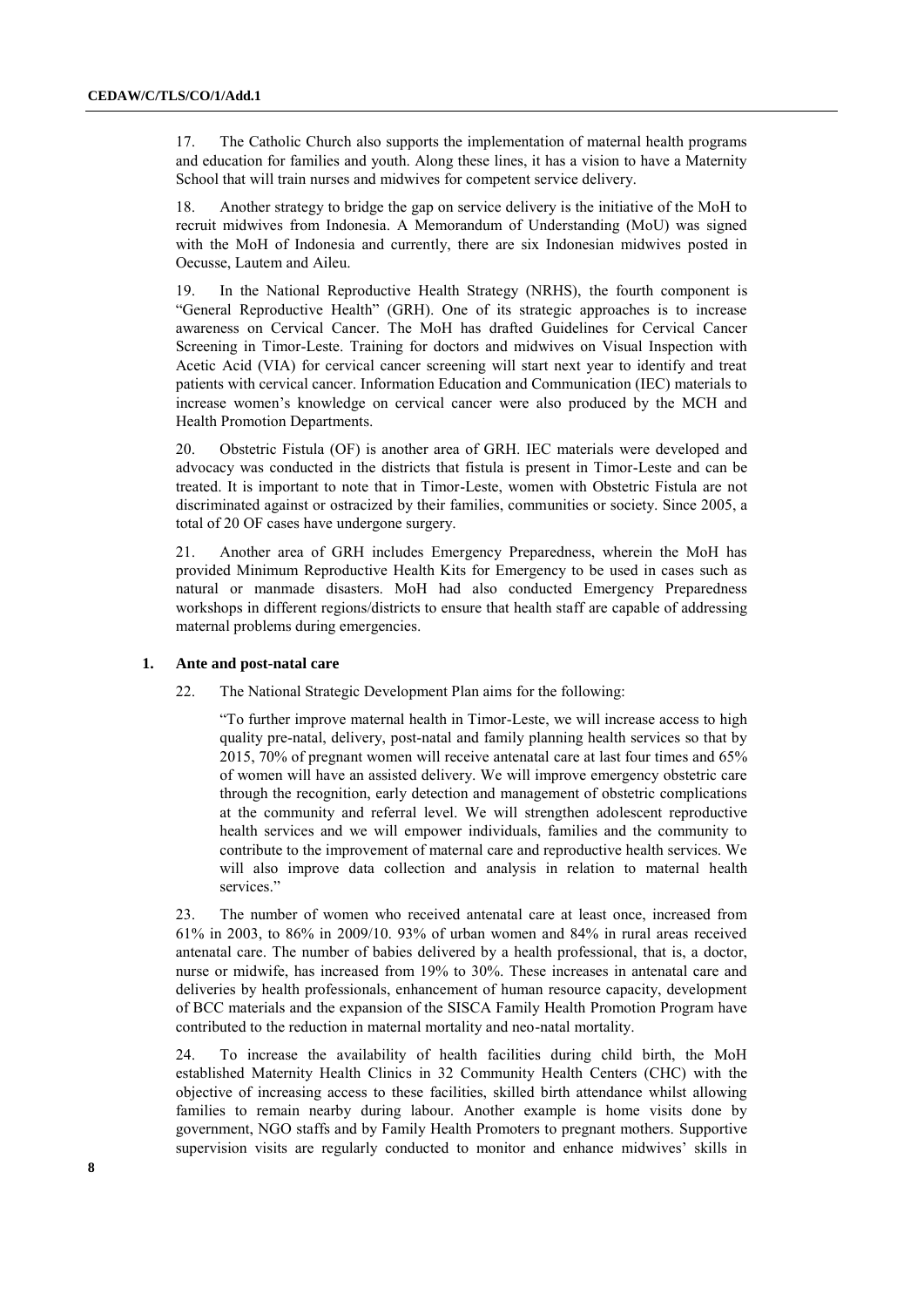delivering ANC and family planning counselling and services at district and sub-district level. The Catholic Church is also concerned about GRH and inaugurated mid-2011 a private Maternity Hospital in Dili to address maternal health.

25. The Maternal and Child Health Department of MoH through its Safe Motherhood Program has been conducting Basic Emergency Obstetric Care (BEmOC) training since 2005 to midwives and doctors working in hospitals and in health facilities. MoH aims to put in place at least two midwives trained in BEmOC in all health facility levels. The objective of BEmOC is to ensure that midwives are trained in assisting pregnant women to have smooth and uncomplicated deliveries as well as resuscitating newborns. In case any obstetric complications arise before or during the delivery process, the midwife will refer the pregnant women to a higher health facility level with Comprehensive Emergency Obstetric Care (CEmOC) to ensure that they are provided immediate medical care. To ensure that the CHCs are providing BEmOC standards, the MoH has completely equipped 18 CHCs with BEmOC equipment, supplies and medication.

26. In all the referral hospitals and the National Hospital, obstetricians are trained in providing Comprehensive Emergency Obstetric Care (CEmOC). To date, there are six CEmOC centers, 18 BEmOC centers completely equipped, 134 midwives and 23 general practitioner doctors who have completed all their BEmOC training. By the beginning of 2012, another 14 CHCs will be equipped making 32 out of the 66 CHCs fully functioning BEmoC centers.

27. This year the MoH had updated its Safe Motherhood Clean and Safe Delivery programme. The MoH is conducting training for all the midwives on safe and clean deliveries to reduce infection for mother and their newborns.

28. The National Health Strategic Plan calls for multi-function cars (ambulances) in order to provide medical care to patients from under-served or remote areas needing referral to higher-level health facility and to conduct health promotion activities. In 2010, the MoH has procured a total of 85 multi-function cars and allocated them to the 65 CHCs, 5 Referral hospitals and the National Hospital. A Health Transport inventory was reviewed and a needs assessment is to be finalized by the end of 2011, with a health transport management system to be developed and implemented by the end of 2012.

29. To support the government's initiatives, implementing partners (UN Agencies, International and local NGOs) work closely with MoH and the District Health Services particularly the MCH Coordinators to provide Reproductive Health Services focusing on Safe Motherhood, Family Planning, ARH, General RH and Health Promotions ensuring wider area of coverage on health service delivery.

#### **2. The "Medical Protocol of Options" for abortion**

30. Prior to the promulgation of the recent Penal Code 19/2009 in 2009, the Indonesian Penal Code was the applicable law in Timor-Leste. Under this, abortion was illegal in all circumstances. Although the recent and current Penal code in the paragraph 1 and 2 of Article 141 maintains abortion as a crime with a prison sentence, paragraph 4 provides one circumstance in which abortion will be allowed. The inclusion of this exception means that Timor-Leste is now one of the majority of countries that permit abortion in certain circumstances. Abortion is allowed in cases when the interruption of pregnancy is the only means to counter the risk of death of the mother, as long as the procedure is authorized by a medical certificate signed by 3 doctors, and performed by a doctor or health professional in a public health institution with the consent of the pregnant woman and hearing the opinion of her partner.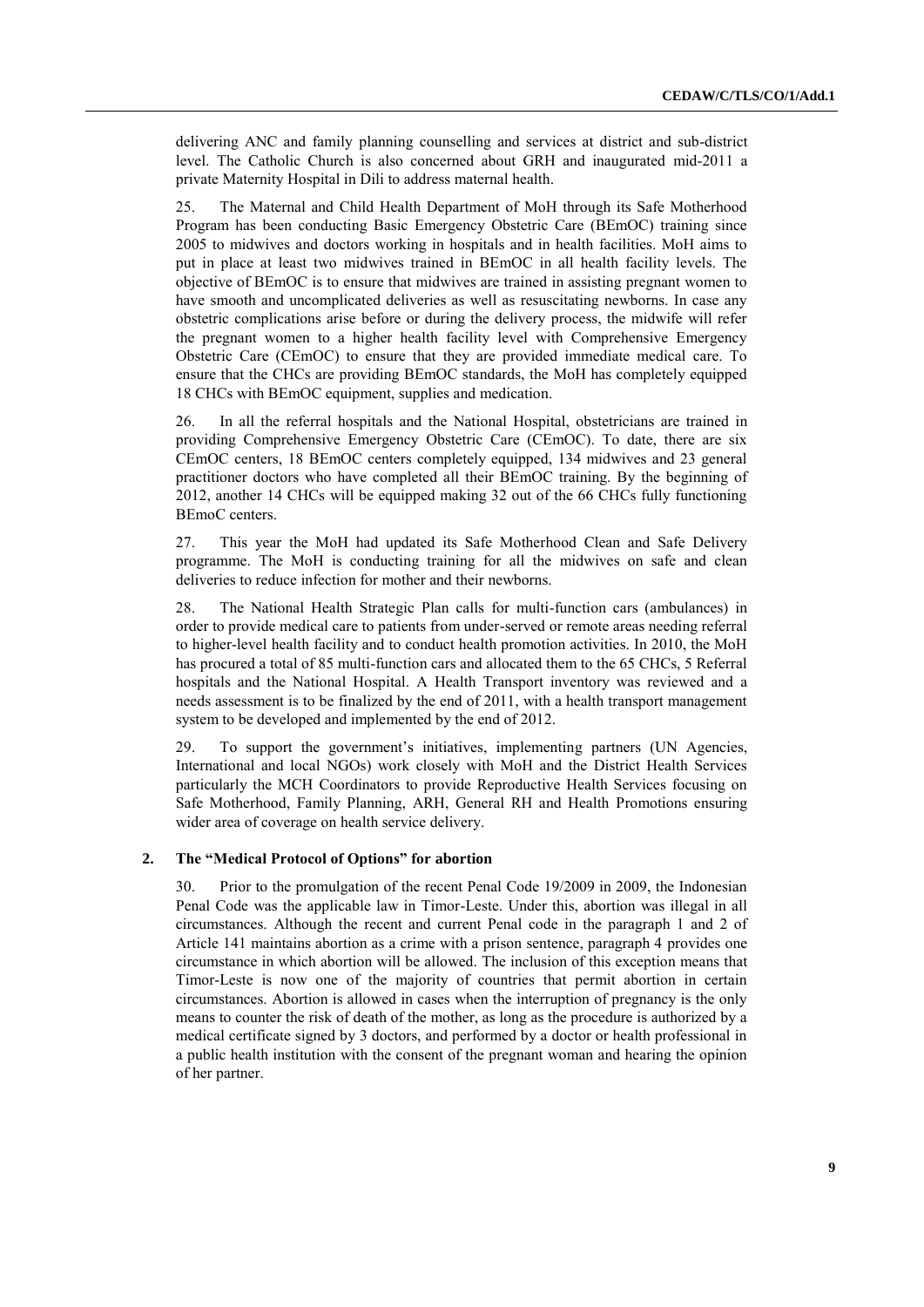31. Article 141 under the title "termination of pregnancy" states the following:

"1. Any person who, by any means whatsoever and without the consent of the pregnant woman, performs an abortion, shall be punished with a prison sentence between 2 and 8 years.

2. Any person who, by any means whatsoever and with the consent of the pregnant woman, performs an abortion, shall be punished with a prison sentence not exceeding 3 years.

3. Any pregnant woman who consents to an abortion by a third party or, due to her own actions or those of a third party, performs an abortion, shall be punished with a prison sentence not exceeding 3 years.

4. Interruption of pregnancy conducted against presentation of medical certification by a medical doctor or another health professional under a medical doctor's direction, at a public or officially recognized health facility, with the consent of the pregnant woman where, in accordance with the state of medical knowledge and experience, and after all possible actions to keep the pregnancy free of death risk for the pregnant woman have been attempted, presents itself as the only means to remove such death risk, shall not be punishable.

5. Certification of the circumstances referred to in the preceding paragraph shall be made in a medical certificate to be written and signed by a three-medical doctors panel on a date prior to the date of interrupting of the pregnancy, and the medical doctor who performs or monitors the interruption of the pregnancy shall not be part of such panel."

32. However it must be noted these terms result from a proposal put forward and signed by 16 members of the National Parliament on 19 May 2009 revising Article 141 of the Penal Code covering abortion. The original Penal Code published in the Journal of the Republic on 8 April 2009 allowed abortion with medical evidence that the unborn child would suffer from an incurable illness, congenital malformation or for an infeasible fetus. It allowed termination of pregnancy not only to prevent permanent injury to the physical health but also the psychological health of the woman, for example, carrying to term a pregnancy resulting from rape or incest. In many of these cases, the pregnant victim of rape would seek a clandestine abortion (which may be unsafe and threaten her life) if a legal abortion was not available to her.

33. There is no specific data available on illegal abortion in the Timor-Leste, however, it is indicated illegal abortion happens throughout the year. The Alola Foundation conducted research on abortion in 2005 and reported that:

- Many women asked doctors and midwives to perform abortions; and
- Illegal abortions to terminate unwanted pregnancies have been conducted in clandestine ways using traditional or modern methods.

#### **3. Sexually transmitted infections, including HIV/AIDS**

34. The 2006-2010 National HIV/AIDS Strategy identified priorities in education on and prevention of HIV/AIDS for:

- Most At Risk Groups (Female Sex Workers (FSWs), Clients of FSWs, Men having Sex with Men (MSM) and Uniformed Services Personnel
- Youth
- General Population

35. Services for FSWs, MSM and Uniformed Services Personnel have generally exceeded the target for Behaviour Change Communication and condom distribution in the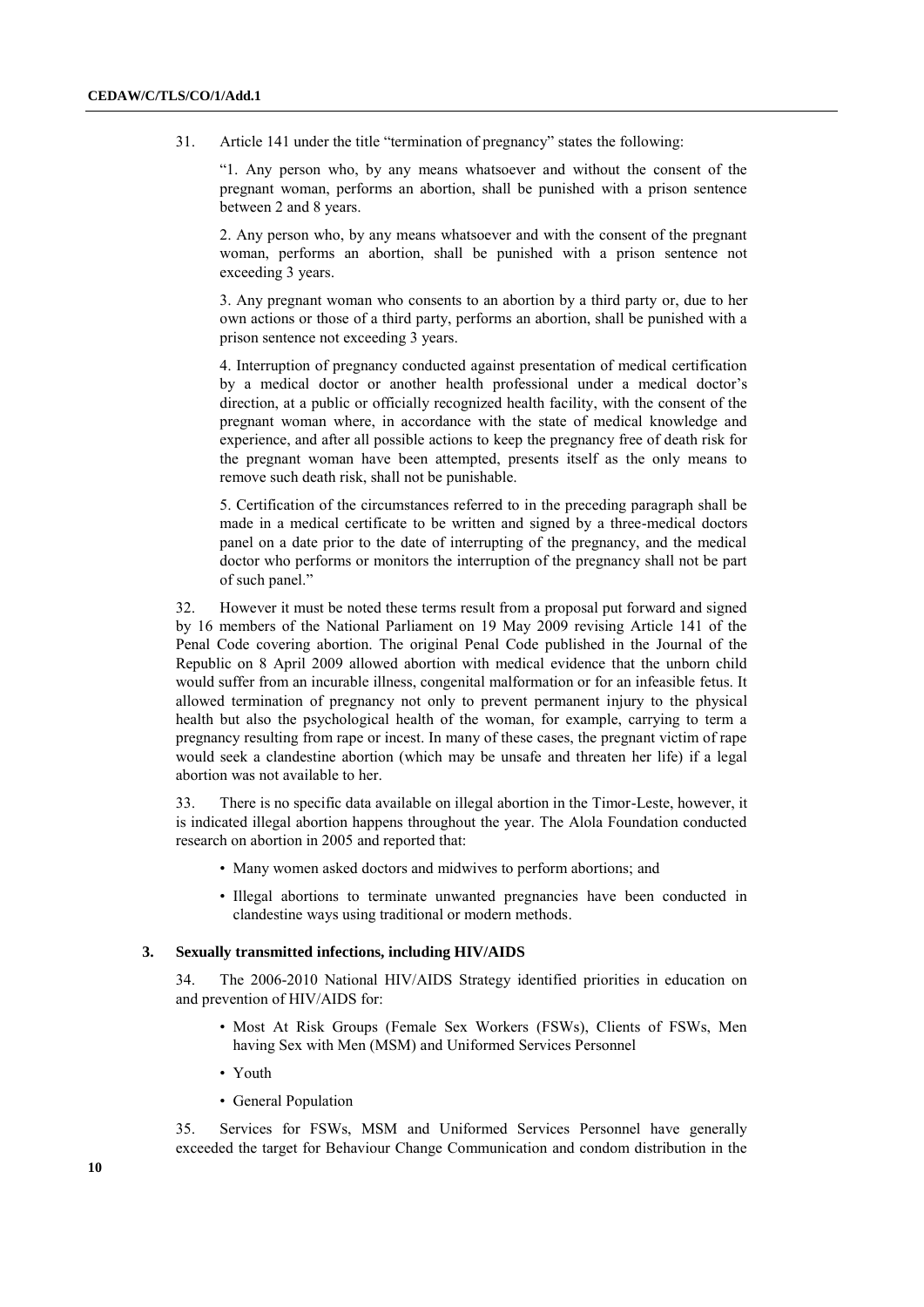seven districts where services are being provided. It is reported that service quality is generally higher in Dili then in other districts. Evidence of behaviour change and on-going low rates of HIV infection indicate that interventions may be having an effect. Public awareness campaigns and BCC interventions targeting youth are on going.

36. The second National HIV/AIDS/STI Strategic Plan 2011-2016 was developed last year to serve as a framework for action for the next five years. It focuses on two areas: treatment, care and support to all HIV infected and affected persons through high quality treatment and care services; and the promotion of behaviour change communication through awareness, an enabling environment and reproductive health promotion.

37. The new National HIV Strategic Plan established a Coalition for Gender Equality, Sexual and Reproductive Health because "Gender equality is at the heart of establishing an enabling environment for sexual and reproductive health." This coalition is to facilitate open and frank discussion of sexual reproductive health (SRH) to mobilize community support, raise awareness, increase knowledge about HIV/AIDS and establish an enabling environment by removing taboos associated with discussion of sex and eliminating shame associated with accessing sexual health services. This coalition includes a governing board made up of high profile community leaders who can lead public discussion on related issues and a technical advisory group of key experts on gender, sexual and reproductive health. Social marketing is being implemented to promote public awareness through mobilization with grassroots advocates, especially with SISCa officers.

38. The total number of recorded HIV/AIDS cases from 2003 up to June 2011 is 238. Out of this, 45 received anti-retroviral therapy, and 23 have died. The results of surveys done in the country on HIV/AIDS suggest that majority of HIV infection belong to the 25 to 44 age group, with more women affected than men. To address this issue, the MoH guided by the National BCC Strategy seeks to increase dialogue about HIV/AIDS prevention among the population so that women and men of reproductive age seek counselling and information on HIV/AIDS/STIs at the health facilities. Increased information on HIV and awareness on the prevention and the mode of transmission of the disease is one way of combating the disease.

39. The National AIDS Commission (NAC) has been allocated resources to undertake multi-sectoral coordination and response. Institutional strengthening of NAC is being done as it plays a vital role in the oversight and monitoring of the national HIV/AIDS programme in Timor-Leste. The commission has been very active in undertaking advocacy particularly among the MARPs and the border areas. On 6 September, NAC Timor-Leste with the support of the MoH, international and national organizations, UN agencies and Faith Based Organizations (FBO) in collaboration with NAC West Timor, Indonesia, conducted an advocacy workshop on HIV in Border Areas which was held in Batugade border town. The border area is considered as a high-risk area for HIV/AIDS transmission due to migration flows. In the pipeline will be the establishment of VCT centers in the border area in the districts of Maliana in Timor-Leste and Atambua in Indonesia.

#### **4. Family planning**

40. In the context of implementing an effective family planning (FP) programme, the government through the MoH approved a National Family Planning Policy, February 2005. This policy was developed based on the very high fertility rate (7.8 children per women) shown by the 2003 DHS. Policy development consultations showed the majority of the people, including the Catholic Church leaders of Timor-Leste, expressed their support for implementation of family planning programme. The guiding principle of the policy is planning a family within the context of responsible parenthood.

41. Through this policy and according to Section 57 of the Constitution – "Everyone has the right to health and medical care, and the duty to protect and promote them" - the government recognizes the importance of reducing the country's high population growth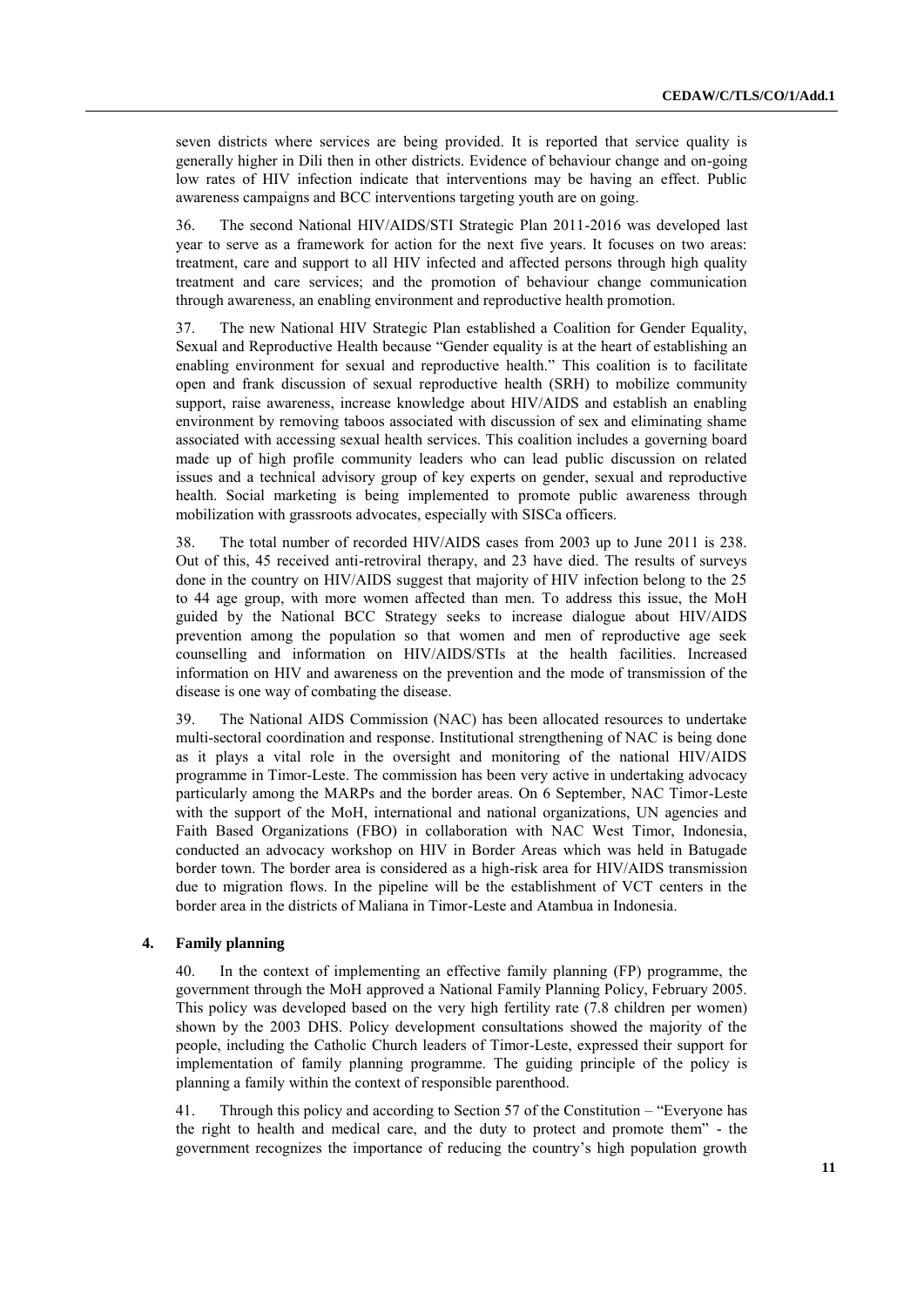rate and of spacing births as a means of reaching its goals of eradicating poverty, reducing the country's high level of maternal and child mortality, and improving the health of mothers and children.

42. The results of the last DHS 2009-10 show a real improvement of total fertility rate, a decline of 2 children per women to a TFR of 5.7.

43. The Maternal and Child Health department of the MoH has the overall responsibility for FP. At the district level, delivery of FP services is integrated with other activities and District Health Management Teams are responsible for supervision and coordination of all FP services in the district. The MoH at the national level has one National Family Planning Officer, one Logistics Assistant, one focal point at SAMES (Central Pharmacy), 13 Assistant MCH/FP coordinators at the district level, PSF at the community level and currently in the pilot districts of Ermera and Oecusse, FP focal points in 17 sucos.

44. Although there has been an increase in the Contraceptive Prevalence Rate (CPR) from 10% in 2003 to 21% in 2009, knowledge of any contraceptive and the interest to use it is very low amongst both men and women in Timor-Leste. However, the proportion of currently married women who want no more children doubled in the last 7 years from 17% to 36%. The National BCC Strategy also focuses on FP to increase knowledge of modern contraceptive methods as well as communication and decision-making about birth spacing between couples/partners, husbands and wives. The aim of the programme is to promote the concept of birth spacing and planning the birth of the next child. The Family Planning Programme of the MoH targets messaging to both men and women through local radio programmes, and FP Focal Points at the village level. The MoH is aware of the crucial role that husbands play in decision-making when it comes to FP, and is advocating for the involvement of men in RH at the national and district levels. Planning for the involvement of men in RH in 5 districts has been done. IEC materials have been developed and produced in collaboration between the Mother and Child Health (MCH) and Health Promotion Departments of the MoH.

45. The results of the DHS show disparity of urban and rural women in terms of family size and utilisation of FP services. Urban women tend to have 5 children, while rural women tend to have 6. Women living in urban areas use modern contraceptive twice as much as rural women. It is on this premise that the MoH is resolved to tackle this imbalance through its SISCa and BCC programs.

46. A crucial factor to ensure the success of the FP program is RH Commodity Security including of FP commodities. The government has been procuring EmOC drugs to support the maternal health programme and with the support of UN agencies, procurement of FP commodities has been continuous. A Logistics Management Information System (LMIS) is also in place. Based on a 2010 evaluation of the FP programme, there has been no stock-out of FP commodities at the National Hospital. At the district level, 70% of the District Health Centres, 60% of Community Health Centres and 45% of Health Posts did not have stock out. During this period, the evaluation found that the capacity of health staff in provision of FP services and counselling is adequate, but there is still room for improvement in the LMIS and monitoring.

47. It should be noted that the MoH works closely with the Church, particularly in regards to FP. The Catholic Church is highly regarded and can influence policy and law. Good collaboration between the church and government on RH and FP is well-documented with the letter of the Bishop of Baucau during the development of the Birth Spacing Film, and the participation of the Bishop of Dili during the National Conference on RH, FP, and Sex Education July 2010. One Catholic congregation, the Soverdy (SVD) has recently established the Spiritual Guidance Centre, providing counselling to couples intending to get married. During this counselling, the MoH is allocated a session to talk about RH and birth spacing. As such, the Church provides spiritual and moral guidance, and the government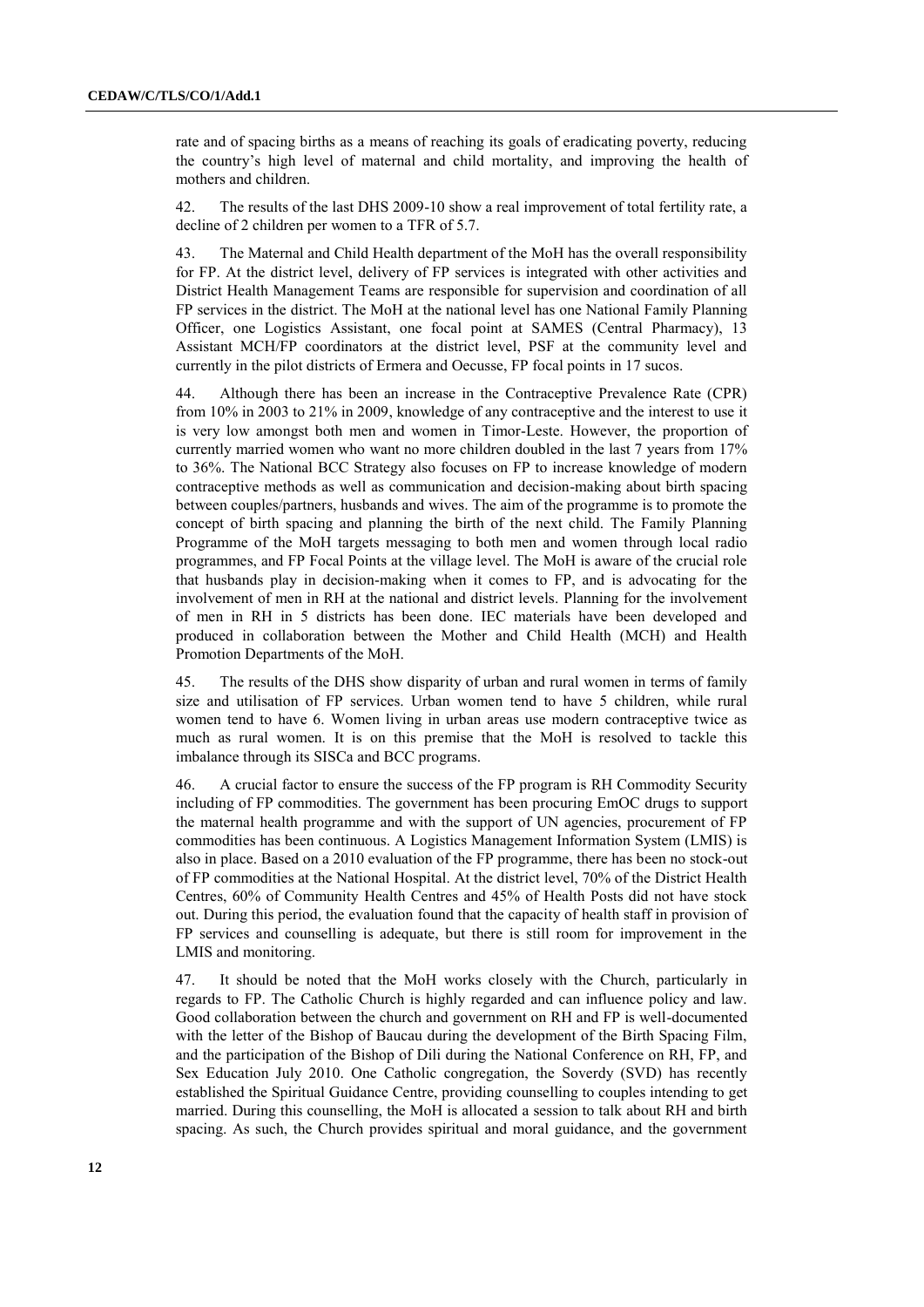provides RH information to ensure couples have informed choice, can claim their rights, and enjoy their full potential as a couple.

#### **5. Prevention of early pregnancy**

48. Teenage pregnancy, as measured by the age-specific fertility rate per 1000 women in the age group 15-19 has decreased from 78 in 2003 to 51 in 2009, but it is still considered one of the highest rates in SE Asia. Young people's sexual and reproductive health is one of the components of the NRHS, and the National BCC Strategy on RH/FP/SM focuses on RH communication for youth and the prevention of early pregnancy. It seeks to counsel and inform young females to refuse early sexual intercourse and to increase the mean age of sexual debut and first pregnancy among young women (in the age group of 15-20 years old). The MoH has developed and produced BCC materials to address this challenge among young people with assistance from other government institutions, UN, international NGOs and FBOs. There is continued provision of Life Skills Based Education in schools and youth resource centres, radio and television public service announcements, brochures and billboards.

49. To ensure strong collaboration among Adolescent Reproductive Health (ARH) actors, an ARH Working Group was established in 2009. A Task Force was formed June 2010 to finalise the Youth Friendly Health Services (YFHS) National Guidelines and Health Standards, and a consultation was held with young people late 2010. The YFHS Guidelines are envisioned to be finalised by the end of 2011, and the MoH able to implement YFHS in clinical settings in 2012.

50. One barrier for adolescents to access SRH care in clinics is the attitude of health workers. To ensure health workers are youth friendly, the MoH Institute of Health Sciences conducted an Orientation Programme on ARH/YFHS to health personnel and other gatekeepers. The MCH Department is currently in the process of harmonizing the various ARH/YFHS training manuals with the objective to create a standard training manual to avoid confusion and misinformation to young people.

#### **6. Sex education for students**

51. In terms of formal sex education, the Lei de Bases de Educação No.14/2008 allows the introduction of basic teachings on the human body. The discipline "Learning about Myself" begins in Year 3 of Primary school, and continues in Years 7-9 through Natural Physical Sciences, Social Sciences, and Civic Education. At the Secondary Level, the curriculum looks at psycho-social elements, the process of anatomy, and the construction of adult identity.

52. Noting the CEDAW concluding observations, which noted that existing sexeducation programmes were insufficient, a comprehensive curriculum on ASRH Education is being developed by the MoE, to be integrated in the pre-secondary and secondary school curriculum. Taking into consideration the sensitivity of the topics, teachers will undergo intensive training to ensure adequate knowledge, attitudes and skills to teach students ASRH.

53. There is strong collaboration of 3 government institutions in this area. The Ministry of Health, Ministry of Education, and the Secretary of State for Youth and Sports developed a workplan in 2010 on RH for young people. It focuses on the provision of SRH services and information to young people, those in-school and out-of-school, and especially hard-to-reach adolescents and youth.

#### **7. Maternal, child and infant mortality**

54. Timor-Leste is committed to improve maternal and child health as stated in the Timor-Leste Strategic Development Plan (SDP) 2011-2030 and the National Health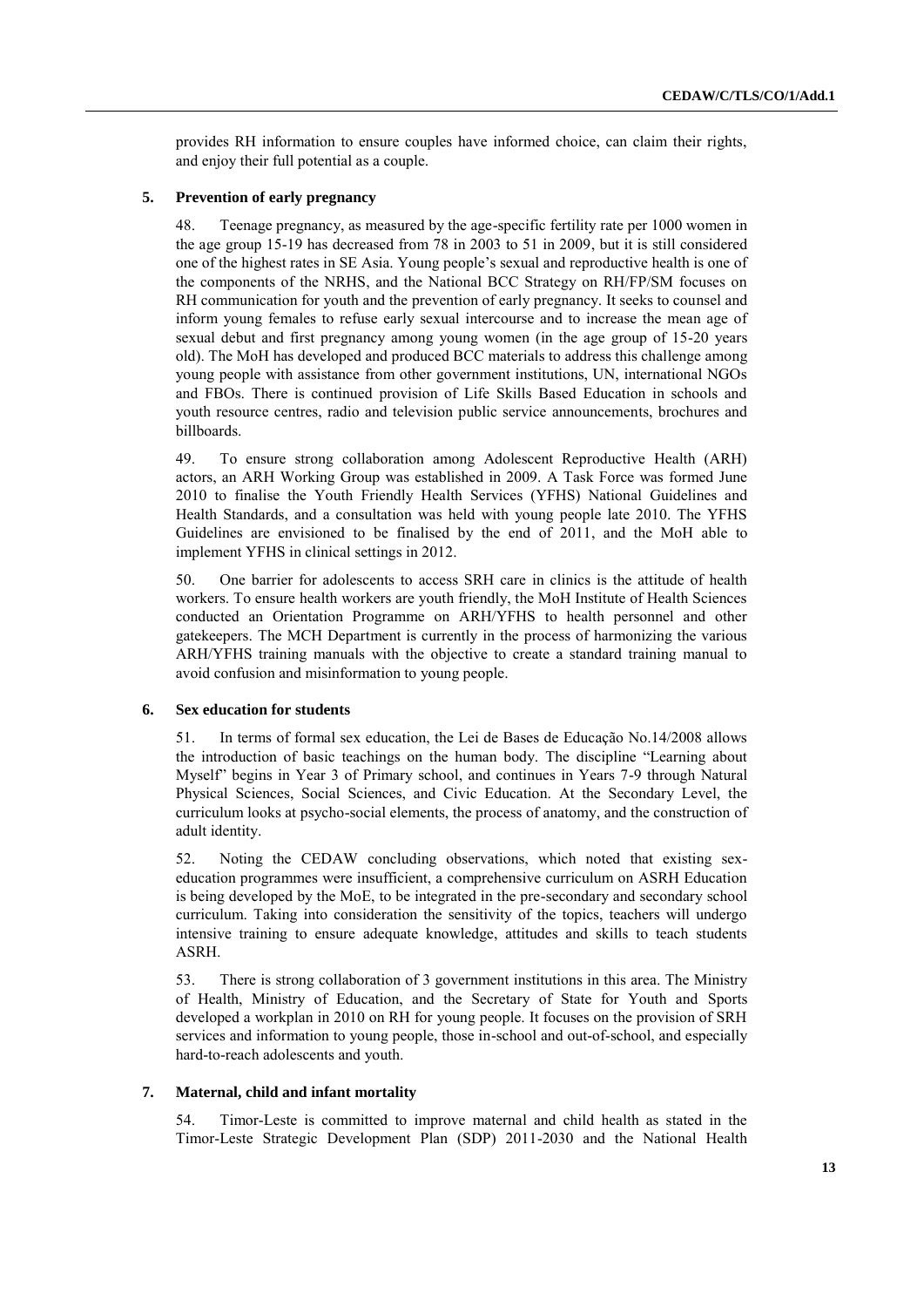Strategic Plan (NHSP) 2011-2030. The Integrated Management of Childhood Illness (IMCI) program has already enabled steady progress in child health care and good improvement in infant mortality rate. There has been an increase in assisted deliveries from 19% in 2003 to an average of 29.9% reported in 2009-10 and there has been a stable decrease on maternal mortality rate (MMR) from the baseline estimate of 660 in 2000 to 557 in 2009-10. Nevertheless, it is important to point out that the MMR for Timor-Leste remains one of the highest in the world, where 42% of all deaths of women aged 15-49 are related to pregnancy. To reach the 2015 Millennium Development Goal (MDG) of 252 maternal deaths for every 100,000 live births, the current rate would have to be nearly cut in half. Contributing factors to the high maternal mortality rate include: only 30% of all births are delivered by a doctor, nurse or midwife; the current fertility rate of 5.7, is still high, although it has dropped from 7.8. And finally, many Timorese women are considered too thin, 27% have a Body Mass Index (BMI) of less than 18.5; and many Timorese women also suffer from anemia, 21%. Increased efforts to address high maternal mortality are of utmost need, particularly in the area of increased resources towards ANC for pregnant women and skilled birth attendance.

55. There has been a general decline in infant and child mortality. The infant mortality rate has decreased from 60 per 1,000 in 2003, to 45 per 1,000 in 2009/10, and a reduction in the under-5 mortality from 83 per 1,000 in 1999-2003, to 64 per 1,000 during 2005-2009. Timor-Leste is considered on-track to meet its MDG Goal to reduce under-5 mortality by two-thirds by 2015.

#### **Research on the root causes of maternal and child mortality**

56. The Ministry of Health (MoH) formally opened the Cabinet of Health Research and Development in January 2010. Its aim is to organise, promote, facilitate and conduct health research in Timor-Leste. As part of the Cabinet there is a Technical and Ethical Review Board, which reviews all potential health research proposals. The Cabinet maintains a database of all health research conducted in from 1997 to present. Its mission is striving for better health through health research.

57. The MoH is aware of the importance of research and has the objective to strengthen the national research capacity for evidence-based health policy and decision-making and to institutionalize research at all levels of health care, strengthening the National Health Research Advisory Committee, currently based at the Institute of Health Sciences.

58. There are 3 main research projects conducted by NGOs in partnership with the MoH, "Health Care Seeking Behaviour Study (HCSBS) in Timor-Leste", "Maternal Mortality, Unplanned Pregnancy, and Unsafe Abortion in Timor-Leste", and "Peri-natal Mortality in Timor-Leste", that focused on the causes or roots of maternal and child mortality, and more broadly on evidence-based practice to strengthen advocacy efforts for policy development to promote women's rights and sexual reproductive health rights.

59. It appears that long distances to health facilities discourage attendance, particularly for non-urgent preventative care. Impassable roads in the wet season further compound this. Over 55% of those surveyed lived over an hour away from health services and 78% walked, often between two and five hours to receive treatment. Main contributors to maternal mortality were found to be: lack of essential supplies and equipment, lack of basic skills in the districts, lack of awareness of family planning.

60. One program in the Same hospital determined the following to be among root causes of maternal and child mortality: malnutrition, high number of pregnancy and births per woman, poor conditions for birthing, inability to attend pre-natal care due to childcare responsibilities, an acceptance of infant mortality; thus families unprepared to travel to access specialist care, and an unwillingness to use rain water for cleanliness even when no other water source available.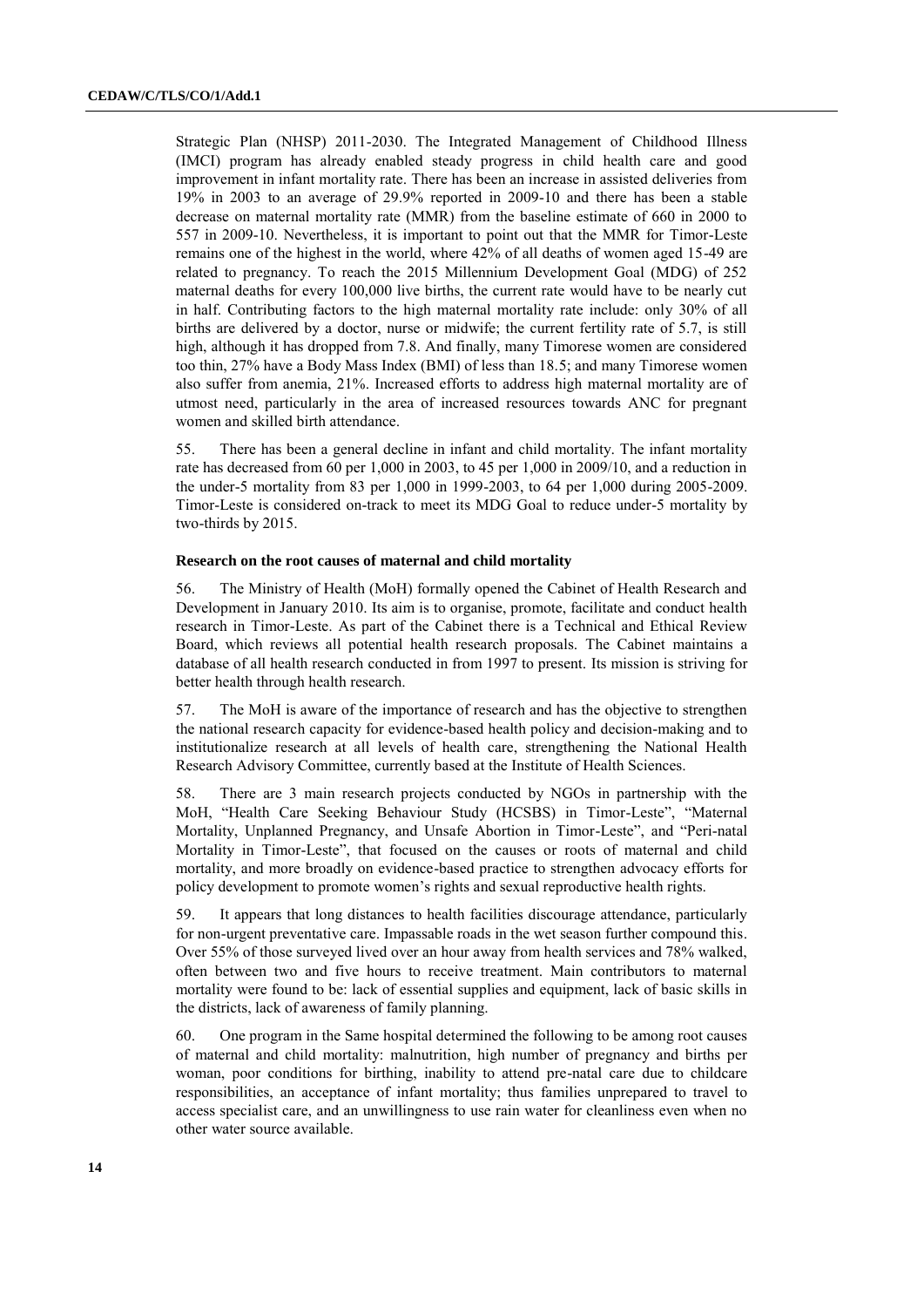### **B. Mental health**

61. The MoH considers mental health a crucial component of primary health care required to ensure everyone can realize their full potential, for the well-being of the people and the country. Following the completion of the East Timor National Health Project (ETNMHP) initiated by Timor-Leste and Australian governments, which treated approximately 2,000 persons between 2002 and 2005, the MoH Mental Health Unit became the Department of Mental Health within the National Directorate of Community Health in February 2009. This department has already adopted a National Mental Health Strategy and a National Epilepsy protocol, and is responsible for coordinating the management of comprehensive care of mental disorders at all levels of Timorese health system, including by non-government service providers.

62. The National Mental Health Strategy aims to include mental health in the basic health care package and permanently employ specialist mental health workers in each district. Mental health services aim to improve the mental health of the population through prevention, treatment, rehabilitation and improved understanding of mental illness. The aim is to reduce the stigma and discrimination often experienced by the mentally ill and restore both the dignity and quality of life to sufferers in the community. The objective of the Department of Mental Health is not only to provide a high standard and comprehensive mental health service but also to increase community awareness and understanding of mental illness through advocacy and education in the villages.

63. The most common disorders noticed within Timorese women are depression, anxiety and stress due to sexual, psychological, economic or physical violence. Postconflict related mental health disorders within women still exist and will continue to influence their mental health needs, even if general rates of post-traumatic stress disorder (PTSD) among the population are reported as much lower than they were in 2000. Other common factors are poverty and unemployment, which reduce self-esteem and lead to anxiety or depression.

64. In Sept 2011, a research report on women's mental well-being (Harmony in the Family/Harmonia iha Familia) was launched. The project was developed to explore the causes and manifestations of a high level of anger and frustration identified amongst women from a mental health survey undertaken in Timor-Leste in 2004. A key objective of the study was to identify the factors that were causing anger and frustration; the impact anger has on the lives of women and their families, and what can be done to address the problem. The findings of this study are very important for the well-being of women and their families, and are particularly relevant to stakeholders interested in women's issues, in particular related to: violence, conflict and injustice; health and mental health; child care and parenting; poverty; and supporting relationships within families and communities affected by past conflict and current social and economic problems. The study was guided by a theory that women were targeted by the Indonesian army in order to undermine and destabilise the resistance movement, as well as to damage family relationships and Timorese society. Since independence, domestic violence has continued to be a widespread form of trauma and violence.

### **C. Health Management Information System**

65. A commitment of the MoH is to ensure that policy development is evidence-based. However, there is currently a shortage of relevant and reliable data. A few of the main data sources to date, both quantitative and qualitative are: the DHS 2009-10, BCC Strategy, and the Timor-Leste Health Care Seeking Behaviour Study 2009.

66. Monitoring and evaluation in the health system is essentially based on reports from the routine Health Management Information Systems (HMIS) Think Tank, created to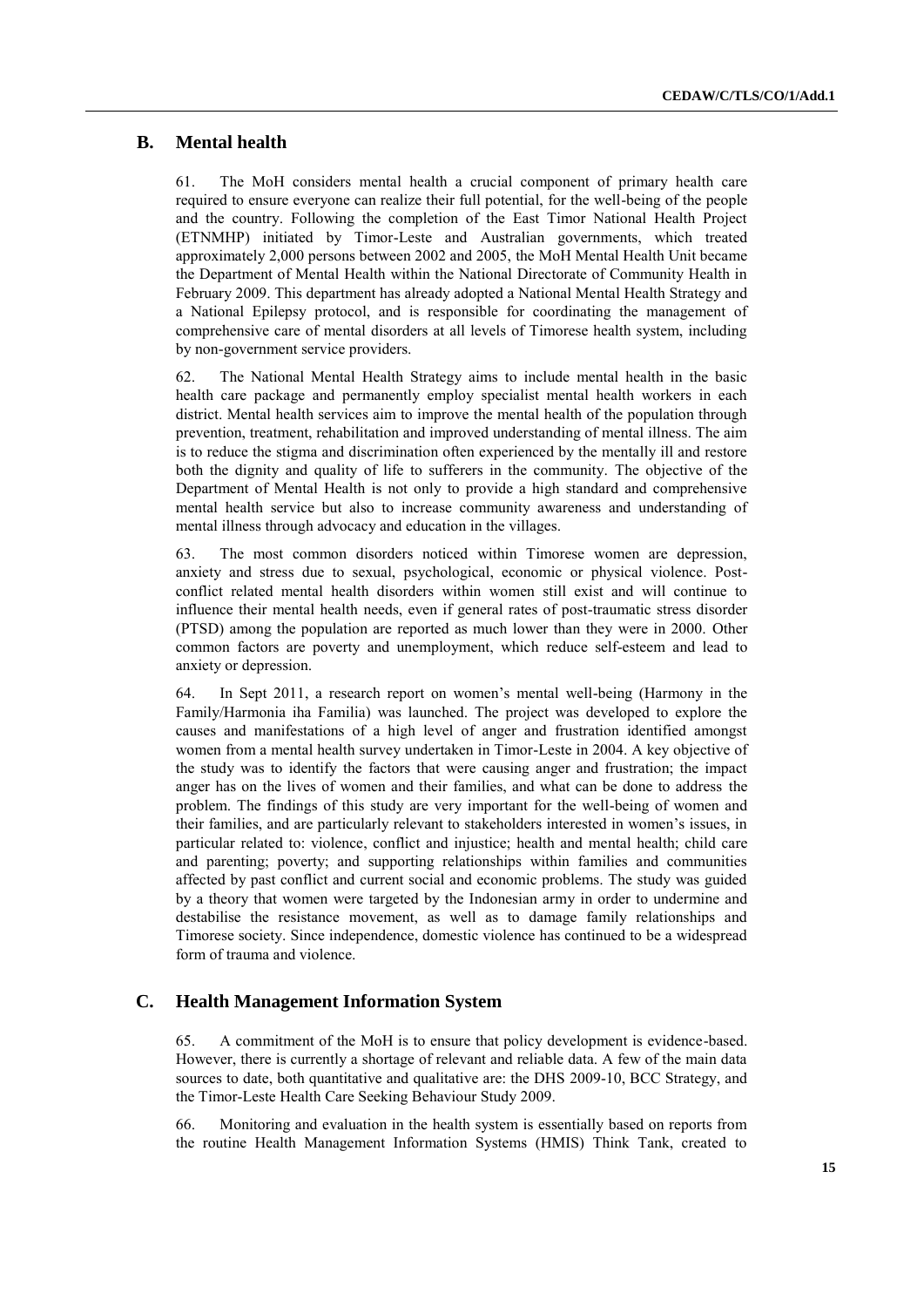manage health information collection and distribution, and which is currently being extended and strengthened. Its function is twofold: to inform policy makers about the progress towards achieving targets and meeting the objectives, and secondly to assist health managers in day-to-day decision-making. Depending on the type and relevance of the indicators, routine monitoring is undertaken on a monthly, quarterly, annual and bi-annual basis.

67. The following issues have been identified with relevance to effective policy development and implementation of women's health programs:

- Burden of reporting: There are two HMIS forms that pertain to women's health. Form 2A covers maternal and newborn health and has 102 data entry points for a midwife to fill out each month. Form 2B covers family planning and includes 188 data points. There are an additional 15 HMIS forms to be filled out by hand at the health post level, totalling over 4,000 data points per month. More than one staff member, especially at the CHC-level, may share the burden but there are many health posts with only one health staff.
- Data quality: The quality of data from the form on maternal and newborn health is usually of decent quality. There is continuing confusion, however, over the definition of one indicator (four or more antenatal care visits on the MOHrecommended schedule), and some areas are known to use an incorrect definition that leads to over-reporting. Data quality for the form on FP is much poorer: the number of total visitors often does not match the number of users reported per method.
- HMIS versus LAM: Two parallel data sets exist for maternal health data. In 2009, Local Area Monitoring (LAM) was introduced to track a few key maternal health indicators such as the first ANC visit, four or more ANC visits, skilled birth attendance, and postpartum and postnatal care at the village level. Not only do the forms collect data, but also they provide a guide for calculating coverage rates using village population numbers.

## **III. Education sector**

### **A. Female enrolment in primary and secondary education**

68. One of the goals of the National Education Strategic Plan (NESP) 2011 – 2030 is to achieve gender equality at all levels of education by 2015. Nevertheless, enrolment of children at school in general is an issue due to several reasons: hidden education costs (books, uniforms, other), distance to schools, inadequacy of school buildings (lack of water, bathrooms), violence in schools, the perception that families have about the quality and use of the education that the children will receive. In 2008/2009, the total Gross Enrolment Ratio (GER) was 92% in basic education (114% in primary education and 69% in presecondary education). Higher GER in primary education is due to high GER in cycle 1 at 129%. The ratio is lower in cycle 2 with a rate of 80%. Nonetheless, during the same period, the GER in secondary education was 38% of all children while the total Net Enrolment Ratio (NER) of students who are at the formal age for a specific educational level was 11.7%. The girl-to-boy ratio in public schools is 91%.

69. However, National Education Strategic Plan (NESP) and Annual Action Plan (AAP) of the Ministry of Education (MoE) guarantees education for all without discrimination and seeks improve gender balance at school. Priority Programme 6 (out of 13) focuses specifically on a "Social Inclusion Policy". The objective of these social inclusion initiatives is to support Education for All, with special emphasis on removing barriers to participation and learning for girls and women, the disadvantaged, disabled and out-of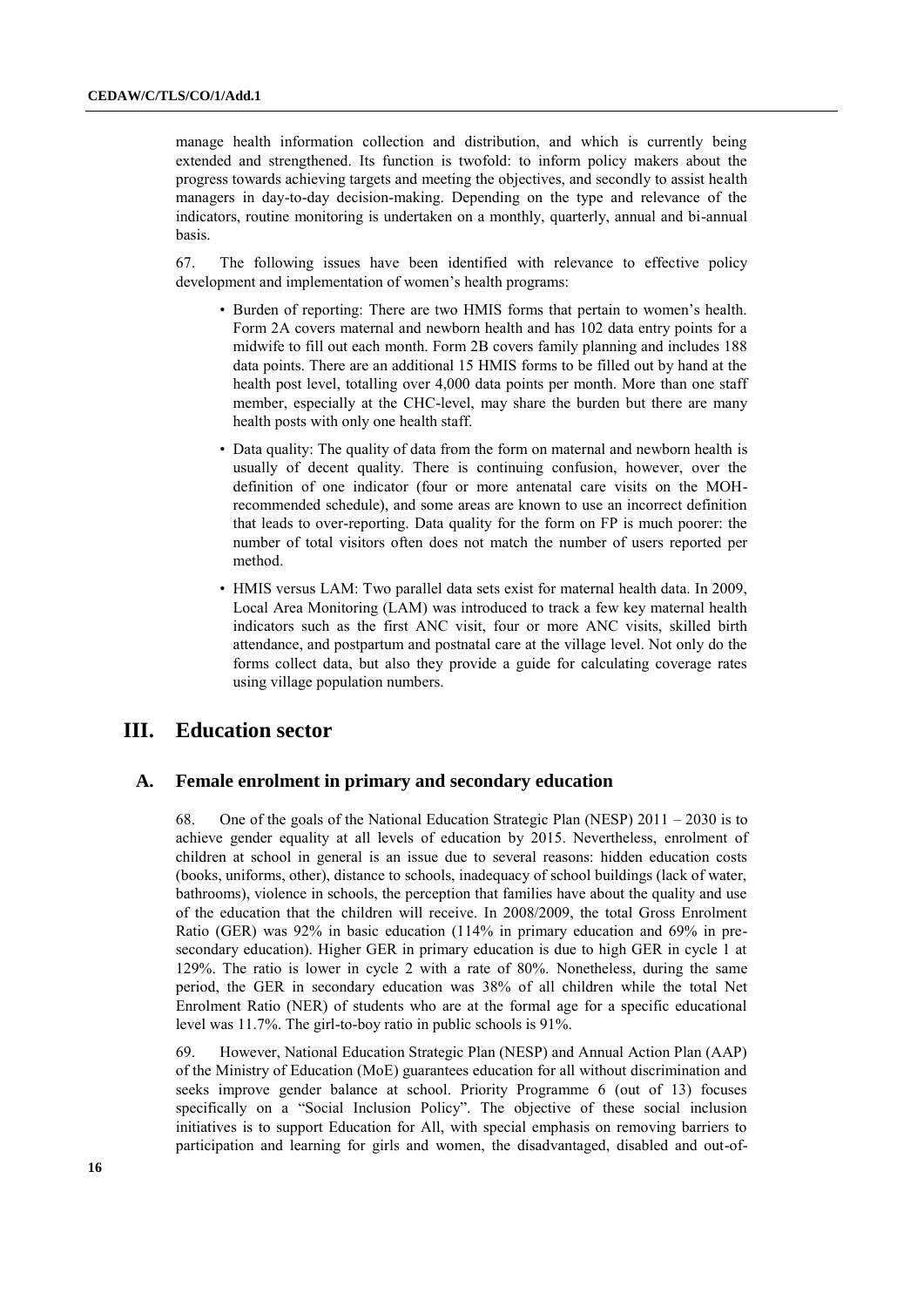school children. It will ensure that girls have the same right to access all levels of education as boys. So far, the main gaps begin in Secondary Education and are more evident in Higher Education.

70. A comprehensive Plan for Gender Equality in Education has been developed this year. Specific orientations were defined to promote and ensure girls' participation in secondary, higher education and in postgraduate studies abroad. There is a separate but complementary goal that will be pursued: to substantially increase the number of female teachers in order to facilitate female enrolment. Research shows a strong correlation between the number of women teachers and girls' enrolment. Therefore, the overall aim is to employ more women as well as retain those who are currently employed.

## **B. Scholarships for girls**

71. Various programs are being implemented to improve gender balance. The MoE has provided scholarships for female students from pre-secondary school to higher education since 2009. There are between 300 and 400 scholarships provided every year dedicated only to females. Programs such as the School Feeding Programme; Public Concessions such as providing transport, and uniforms; and the School Grants Programme provide indirect support.

72. A number of scholarships (196) have been allocated in 2009-10 to students for tertiary level studies overseas, however statistical analysis shows a disproportionate number of male (65%) over female students (35%) receiving scholarships :

- Philippines: 44 women / 81 men (35% women)
- Portugal:  $20$  women / 27 men (43% women)
- China: 2 women / 8 men (20% women)
- Brazil:  $1$  woman / 7 men (14% women)
- Macau:  $1$ woman / 3 men (25% women)
- India:  $0 \text{ woman} / 2 \text{ men} (0\% \text{ women})$
- TOTAL: 68 women / 128 men  $(35\%$  women)

73. The Ministry of Social Solidarity (MSS) has had a scholarship programme called "Bolsa da Mãe" (Mother's Purse) since 2008 to support vulnerable families, including single parent families and widows to send their children to school. This scholarship is given to students from primary to higher education level. In 2008 and 2009, 16,634 mothers' subsidies of which 45% were given to female beneficiaries.

## **C. Illiteracy**

74. Illiteracy rates were calculated in 2007 at 15% and 42% respectively for ages 15-24 and 15+. Two main literacy programs, coordinated by the Ministry of Education, have a training capacity consistent with the national goal of eradicating illiteracy in the country by 2015. However a large share of teachers has had little or no training, and educational materials continue to be lacking in schools. These quality problems are reflected in results. An Early Grade Reading Assessment survey conducted in 2009 indicates that only 30% of students in grade 3 can read 60 words or more per minute. To address this issue, a teacher competency framework and a teacher career regime have been developed, and all teachers went in 2009 through an intensive 4 months training. A program aimed at distributing reading materials and providing specialized training for reading acquisition will also be implemented in 2010.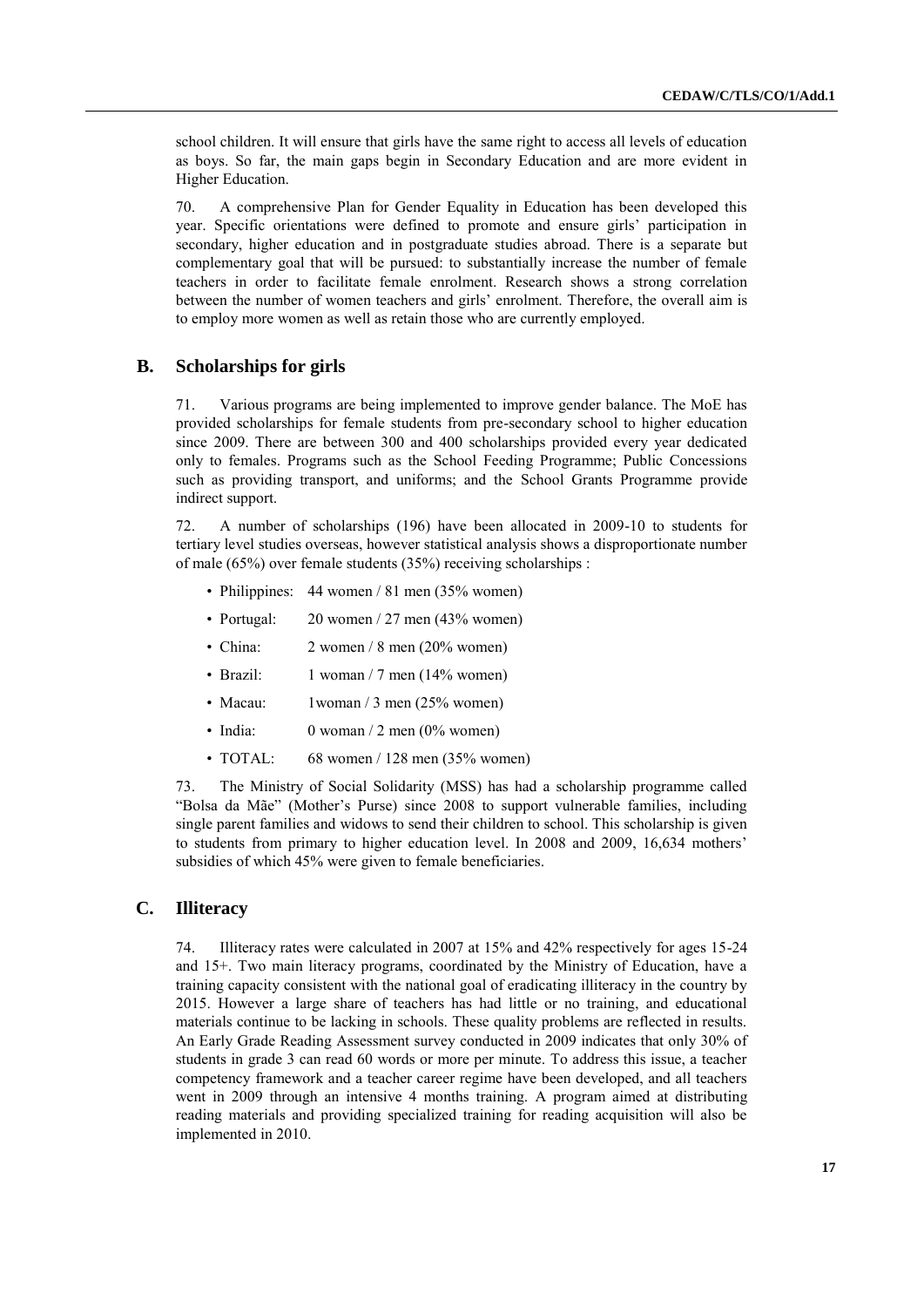75. In 2010, the DHS shows that the illiteracy rate among women (referring to women who attended pre-secondary school or higher and women who can read a whole sentence or part of a sentence) is 32% while the illiteracy rate among men is over 22%. In other words, one out of three women are illiterate, compared to 1 out of 5 men. In addition, the gap in urban-rural literacy among men is smaller than the gap among women, suggesting that men in rural areas are better able to access learning opportunities than women.

#### **(a) Programs to reduce illiteracy**

76. The short-term goal of the NESP is to achieve the MDG on the elimination of illiteracy in the adult population over 15 years old by 2015, through National Literacy Campaigns and Recurrent Education in addition to the formal education system. Recurrent Education is designed for individuals who have gone beyond the age indicated to attend Basic education, as well those aged  $16 - 18$  who have completed Basic Education and are currently working. It is also applicable to those who did not have the opportunity to attend school when they were at the normal age to do so.

77. Recurrent Education is not only about providing basic literacy. It also aims to bridge the gap in adult education by providing access to basic and secondary education for adults, and offering diplomas and certificates. The National Equivalence Program provides accelerated learning courses to achieve these goals. A curricular development and implementation program is already being phased in. The coverage of the National Equivalence Programme will be enhanced through the creation of Education Community Centres in all sub-districts, an aim that will be integrated with the development of the "New School Concept". These community centres will not only provide basic education but also other relevant skills that will help people in their everyday life and support other important government targets for promoting employment and health.

78. The planning target of eliminating illiteracy by 2015 can be fully achieved by increasing the present capacity of the system by 80%. Therefore, the plan of achieving the MDG target of eliminating illiteracy by 2015 will include an increased utilization of the "Yes I can" program (opening an additional 442 classrooms in every suco) and "Step to the Front" (in 263 classrooms) literacy program across the country, mainly in rural areas.

79. The Government, with the help of the development partners, has been successfully developing and expanding the reach of the Recurrent Education Program. In 2011 is intended to reach full working capacity in all 442 sucos and to deliver the initial literacy programs to approximately 50,000 youth and adults. In order to do this, use of a number of methodologies as distance education methodologies (television as a teaching aid for distance education, through the introduction of broadcasting literacy lessons and educational programmes through Television Timor-Leste (TVTL) to enable those who are illiterate to follow them regardless of time or place), community engagement and support, Education Community Centres in all sub-districts and production of a quality curriculum for the National Equivalence Program will be implemented.

#### **(b) Literacy programs in local languages and Portuguese**

80. The current "Lei de Bases de Educação" (Fundamental Law for Education – Law N°. 14/2008) establishes the general framework of the education system, and states in Article 8 – Languages of the Education System – that the languages of instruction are Tetum and Portuguese.

81. Even with a modest population of just over one million people, a variety of ethnolinguistic groups co-exist within Timor-Leste, with about 32 local languages (Census count), including Mambae, Makassae, Baikenu and Fataluku.

82. An International Conference on Bilingual Education in Timor-Leste was held by the MoE and supported by UNICEF, UNESCO and Care International in April 2008 under the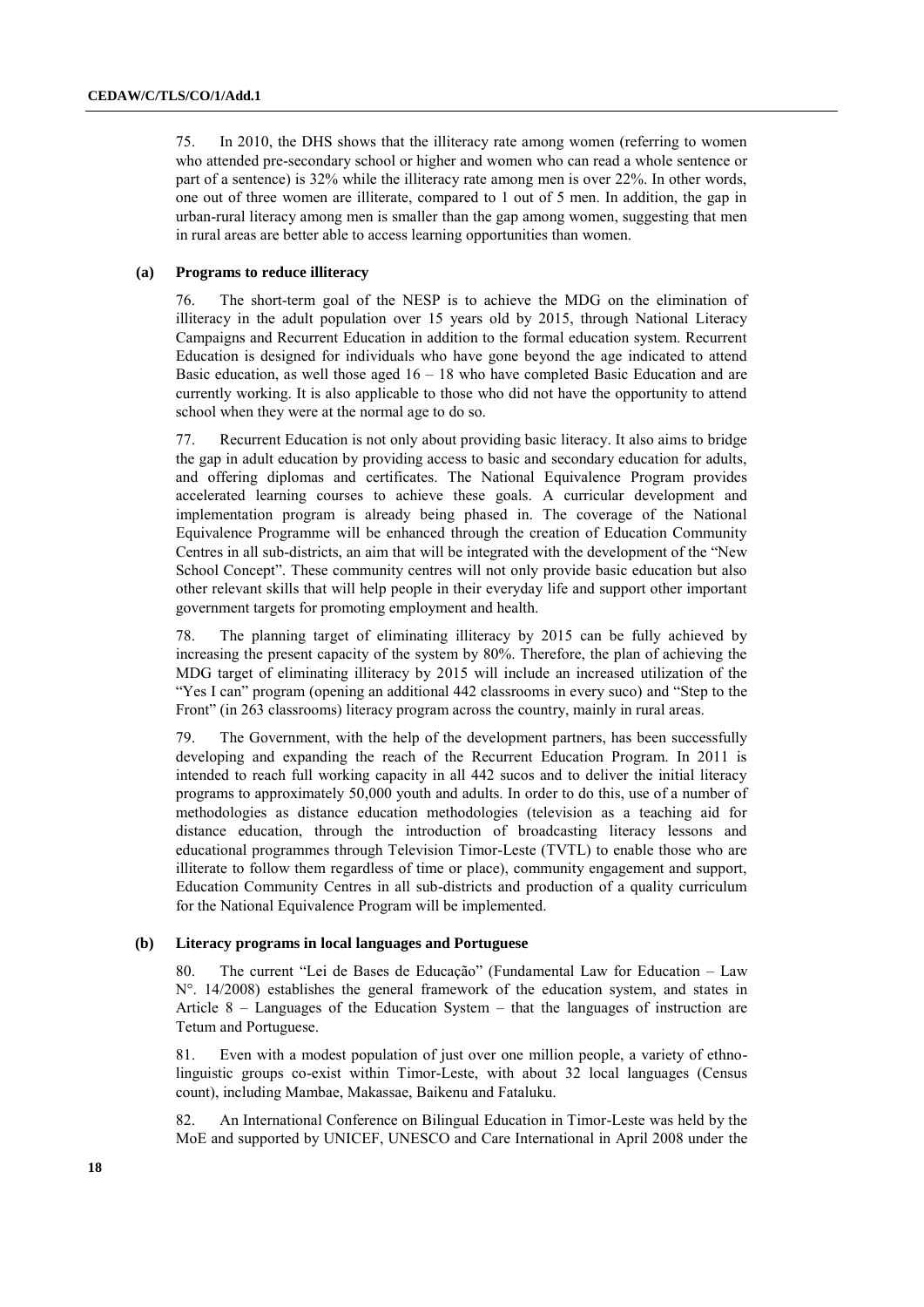theme: "Helping children learn". The aim was to design and implement a language policy and teaching methodology that best serves the needs of children in Timor-Leste, ensuring that they achieve good development outcomes as well as fluency in both official languages of Timor-Leste.

83. Following this conference, an inter-ministerial working group dedicated to the issue of local languages was formed to draft a policy on "Mother Tongue-based Multilingual Education for Timor-Leste" which aims to ensure that everyone, especially rural/disadvantaged populations, will understand and benefit from literacy and education programs; facilitate educational access, participation and attainment; and enhance cultural identity together with citizenship rights. Teaching in students' first and most comfortable language is expected to boost participation and retention rates and yield more equitable attainment across gender, regional, rural and social class divides. At the time of writing, a mother tongue pilot project had commenced in 3 districts, Lautem, Oecusse and Manatuto, at the pre-primary level, through the National Education Commission under the MoE, with the support of the Timor-Leste National Commission for UNESCO.

84. The issue of language in education is a sensitive one. There exist some communication issues because of the diversity of languages. Many stakeholders and members of Parliament believe a multilingual local language education policy would foster regionalism, and threaten the unity of the country.

## **D. Reducing girls' drop-out**

85. The government faces the challenge of low enrolment rates and achievement levels along with high dropout and repetition rates. Enrolments by grade show a clear progressive drop-out from grade 1 to grade 12. Enrolment in grade 1 shows a large number who start school but who do not reach grade 6. This apparent drop off may be due to the high numbers who repeat grades, as students who repeat are more likely to drop out of school. The situation regarding drop-outs is a critical one. The vast majority of dropouts happen in grade 1 and grade 2: the number of children enrolling in grade 3 is already almost one half of the original intake figures. Then the number of children who enrol in Secondary Education (grade 10) is approximately 16% of the number of children entering grade 1 (10,481 out of 63,690). Girls' drop-outs follow a similar path, showing slightly better retention rates at the beginning of the basic education cycle and higher abandon during secondary education.

### **(a) Common factors for girls' drop-out**

86. The following factors have been identified, as contributors to drop-out: (i) difficulties in terms of access to school, since many children live far from any schools, (ii) the fact that many parents do not appreciate the importance of having their children educated, sometimes due to the low education level of the families themselves; (iii) financial difficulties by the parents preventing them from being able to afford the "hidden costs" of education (uniforms, other materials, etc); (iv) inadequacy of school buildings (especially lack of water, bathrooms); (vi) violence in schools.

87. Foremost among the causes of these issues attributed to the parents and the children is the lack of awareness and priority given to education. Extensive studies show that high parental involvement is positively related to achievement, correlated with better schools, children continuing their education beyond primary school and overall improved student behaviour. To address this, MoE set up a programme in 2008 called "Promotion of Teaching Quality and the Importance of Education for Students, Teachers and the Community in General" through television education projects, radio and advisory services. From primary to secondary school, the MoE has developed Parents' Associations through its partners at the regional and district level in order to raise awareness of the importance of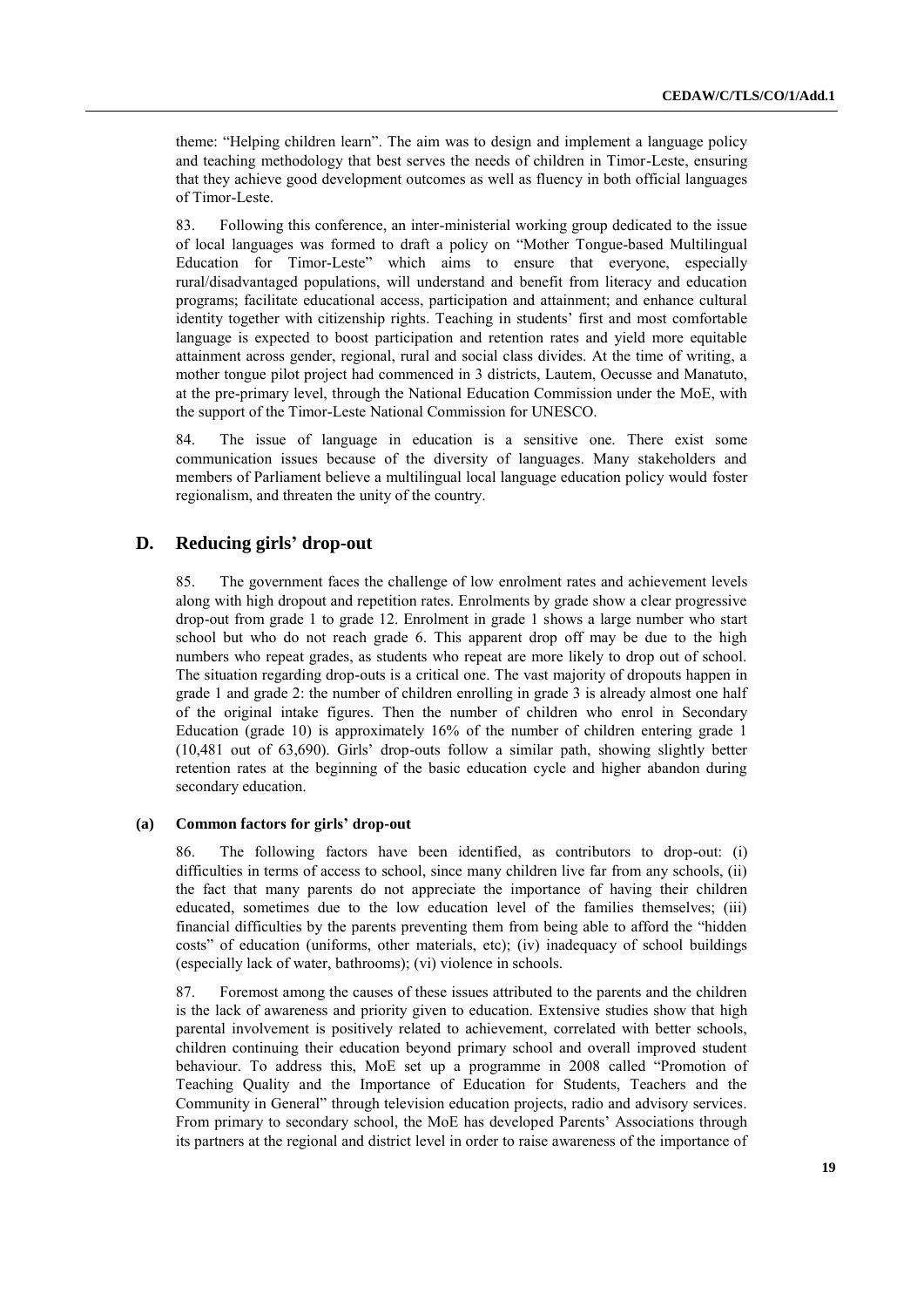school with students as well as their parents. This programme arranges also to raise awareness of the importance of school for both sons and daughters, to give them equal opportunities for their future life.

#### **(b) Teenage pregnancy**

88. Another important factor for girls' drop-out of school is teenage pregnancy. The MoE and SEPI with the support of MoH, MSS, UNTL, UNFPA and Care International are currently finalising a Research on Teenage Pregnancy, which studied early pregnancies of students and their subsequent drop-out, and the views of students, parents, communities and teachers in order to generate policy recommendations for their re-entry to complete their schooling. However, on a global scale, the proportion of girls in Timor-Leste (7%) between the age of 15-19 that have had their first child or are pregnant are on the low-end compared to the 11% in South and South-East Asia. Preliminary results of the study showed that almost half of pregnant teen drop-outs are in junior high school, grades 7, 8 and 9. 72% of these were in rural areas. 75% families and 92% teachers supported the child's return, but teachers only knew of 54% that returned.

89. The Draft Child's Code incorporating standards and principles in the Convention on the Rights of the Child (CRC) has been finalized and submitted to the Council of Ministers for approval on August 17th of 2011. Article 30, Para 2 prohibits any kind of "punishment or other disciplinary measures for students on the ground of pregnancy, being the State obliged to ensure that there is a system for attendance, continuation and completion of scholastic studies by pregnant students and mothers".

90. The preamble of the "Lei de Bases de Educação" (Fundamental Law for Education) guarantees all citizens the right and equal access to school. The MoE considers the Recurrent Education system more appropriate for the reintegration of students who suspended their studies due to pregnancy and delivery, to ensure better success in final exams, rather than re-joining the same class in the formal system.

#### **E. Security for girls**

#### **Sexual abuse, corporal punishment and mechanisms to report teachers and sanctions on teachers**

91. In the age bracket of 15-19 years old, 30% girls have ever experienced physical violence in the last 12 months. Of women age 15-49 who never married, 13% experienced it from their teachers. In 2008, the MoE issued a dispatch "Zero-Tolerance for Violence" policy, in all schools in the country, and this covers corporal punishment. However, it has yet to be codified in writing.

92. As a public servant, the Public Servant Law No. 8/2004 holds teachers to ethical conduct. The Lawin Article 7 speaks to "honesty and integrity" and calls on any public servant in the exercise of his/her functions to "abide by honest, fair, and ethical conduct under penalty of disciplinary action and criminal prosecution".

93. The Code of Ethics for the civil service lists some of the specific obligations and conduct requirements:

"A civil servant or an agent of the public administration shall (inter alia):

- Comply with the law in general and with the specific law on the civil service;
- Be a role model of personal integrity, authenticity and honesty, always seeking to contribute towards the good reputation of the civil service through exemplary daily behavior;"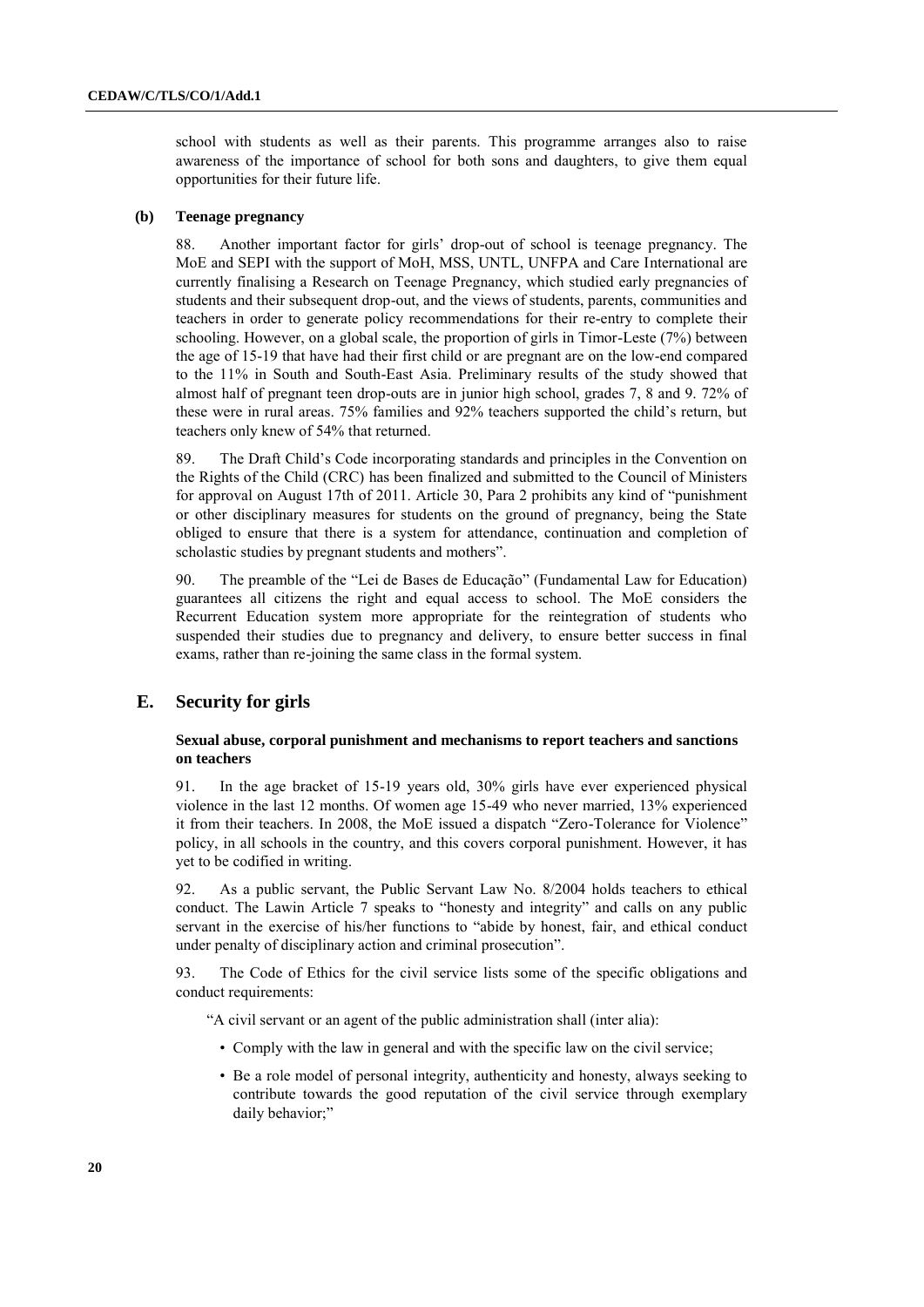94. The education system is liable to inspection according to the Article 45 of the "Lei de Bases de Educação" (Fundamental Law for Education). The organic law of the Ministry of Education established by the decree N°. 2/2008 from January 2008 set up a General Inspection mechanism for education.

95. According to the "Organica da Inspecçao-Geral da Educaçao" the office of the Inspector General for Education, is to prepare cases for judgment and disciplinary action against staff members of the education system. It is also in charge of receiving, processing and answering any request or complaint from any citizen. Regional inspectors are in charge of handling and investigating requested disciplinary action by any citizen, or determined by a superior in the hierarchy.

96. During the last 2 years, 2010-11, 46 cases of violence in schools were reported to the Inspector General. 36 of them were of corporal violence and 10 sexual violence.

97. The Public Service Commission (PSC) is liable to "initiate, conduct and decide any disciplinary procedure and apply respective sentences". In addition to the internal disciplinary action, if the disciplinary infringement is also considered as a criminal offense, the penal code and penal procedures will be applied and the police will investigate the case.

98. The scale of disciplinary actions at the disposal of the Public Service Commission is stipulated in the Article 79, modified by Law No. 5/2009 from July 2009, which provides six distinct kinds of disciplinary actions according to the seriousness of the infringement: (i) Written reprimand; (ii) Fine; (iii) Suspension; (iv) Inactivity; (v) Compulsory retirement; and (vi) Dismissal.

99. However, rather than using the disciplinary actions previously mentioned, Transfers, as detailed in Article 31 of the Public Servant Law, are the preferred means of sanction applied by the Public Service Commission to perpetrators of violence in schools.

100. Despite the sanctions available through the formal system, the majority of the cases are solved through traditional conflict resolution in the community between the perpetrator and the family of the victim, which applies the principle of "Simu malu" which literally means "to receive each other" and figuratively "to make peace". 20 of the 46 cases in 2010- 2011 were solved in that way. The last 18 cases were solved within the school by the district inspection team with the perpetrator and the family of the victim following a similar process of peace agreement. Only 3 cases were reported to and solved by the police, and 5 cases were sent to the PSC tribunal.

101. The public service law under Section IV "Disciplinary process", Article 99 "Report" describes the process for taking disciplinary action against a public servant, and provides a general mechanism for reporting the infraction: investigation, preparation of a complete and concise report which includes the material existence of faults, their qualifications, gravity and a proposed penalty, and then its transmission to the authorizing entity. The line reporting process has been interpreted by the MoE as follows: after the inspectorate team investigates the case, their report is then sent to the Superintendant, on to the Inspector General, then the Director General of Corporate Services (and optionally to the Minister of Education) who then makes a recommendation to the PSC for action.

102. It should be noted that this process is undertaken in coordination with the police, but it is only flagrante delicto that is considered a public crime, and compels the defendant/perpetrator to be taken into custody and undergo criminal proceedings.

103. The draft Child's Code, in Article 30 contains a list of prohibited disciplinary actions against students including corporal punishment, psychological punishment undermining of the dignity of the child, and collective punishment.

104. Article 30 of the Draft Child's Codealso calls for "formal confidential complaints system that may be applied if the student's rights have been violated". Moreover, Article 32 is about "Reporting obligation and duty to inform". It compels the directors, teachers and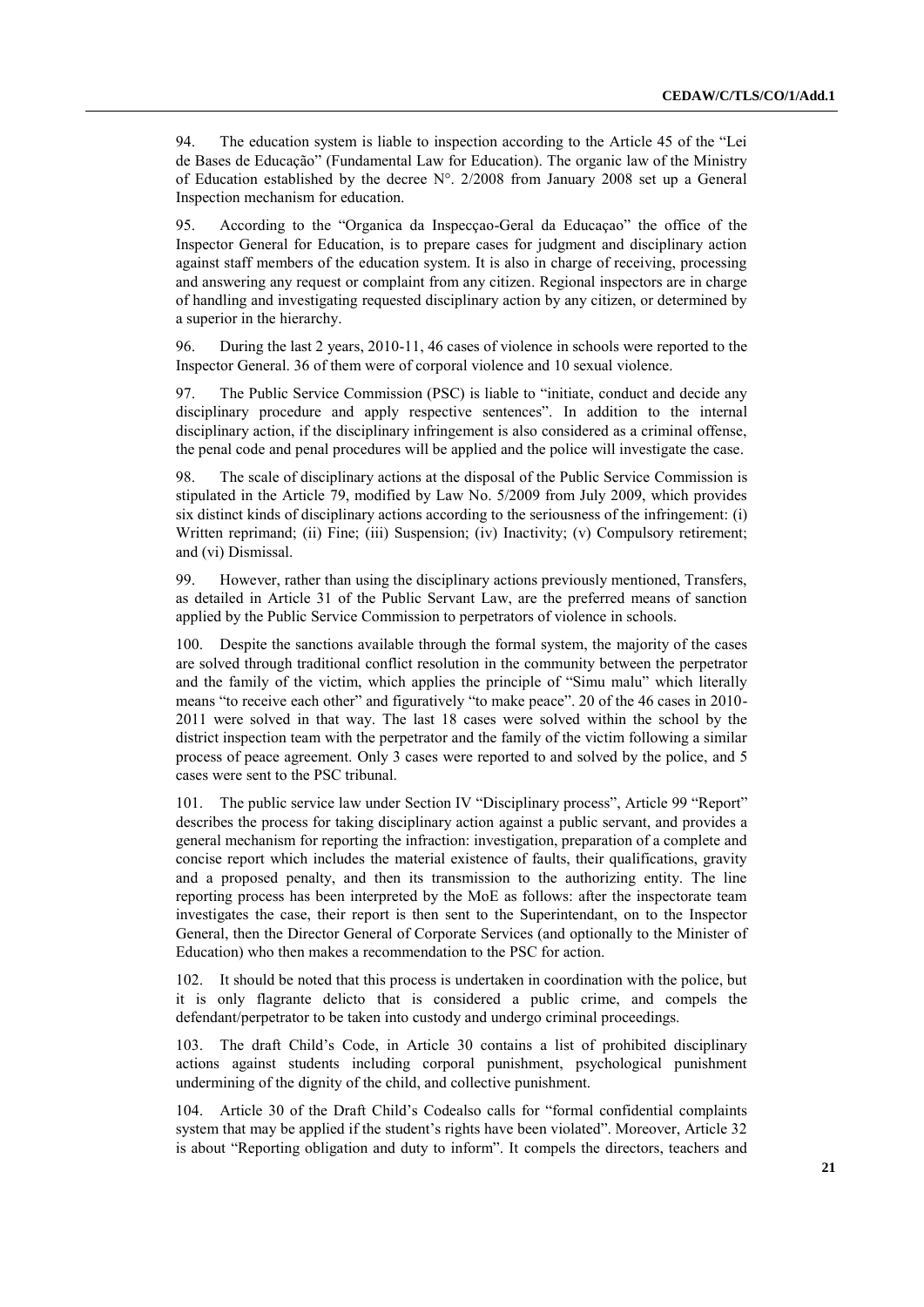educators in education establishments, whether public or private, to report to a State Prosecutor, Ministry of Social Solidarity and/or National Police any reasonable suspicion of child cruelty or abuse within or outside the school. Finally, Article 43 on "Competence," calls for any person aware of a child experiencing any significant harm to alert the competent authority, namely the Ministry of Social Solidarity (MSS), police and/or judiciary services.

## **F. Government initiatives for an educational environment free from discrimination and violence**

105. The MoE has a holistic approach to education through a new concept called "Basic School". It provides an integral vision to achieve the Basic Education outcomes by introducing changes in the concept of what a school should be and how should it work. "Basic School" seeks to:

- Place the child's physical, psychological, social and academic well-being at the center of all school decision-making and operations to ensure the provision of a quality and relevant education.
- Ensure that every child regardless of their gender, social status, ethnicity, race, physical or mental disability has a right to and receives a quality education.
- Embrace the rights of each child and those who facilitate their rights, to have a say in the form and substance of their education.
- Educate and provide quality education for all children from year one to year nine.
- Be seen by the community as a school whose educational practices are model practices.

106. In order to effectively implement these principles, this model will be developed with the participation of the main stakeholders: parents, teachers, students, the church and other civil society organizations which are actively engaged in supporting education at the school level. Together with "Basic School" model, a new management and governance structure will also be introduced organized on Four Quality School Standards. One of these new standards is about "Positive School Environment" which ensures the physical and psychological well-being of all people within the school and develops school behaviour management and encourages positive relationships with all school stakeholders.

107. The new school management system will introduce a system of "School Council" consisting of representatives of the schools (directors, principals or head teachers), parents, local authorities and NGOs. It will be the democratic decision-making space to ensure the achievement of the key educational targets. The School Council will encourage establishment of Parent/Community associations in all the cluster communities. This association will provide a reference forum for the school on a variety of topics, especially for parents to voice their opinions and support on a variety of school-based matters and issues.

Actions have been taken to address the issue of child protection. In 2008 one child protection officer for each of the 13 districts was deployed to monitor and manage cases of vulnerable children through the Ministry of Social Solidarity.

109. A National Commission for the Rights of the Child (NCRC) was established in late 2009 within the Ministry of Justice (MoJ) for the defense, promotion and safeguard of children's rights in the country. The NCRC has a role to defend and safeguard child rights by lobbying for "child-friendly" mechanisms and promoting children's rights throughout the country. It has the responsibility to review and comment on draft laws affecting